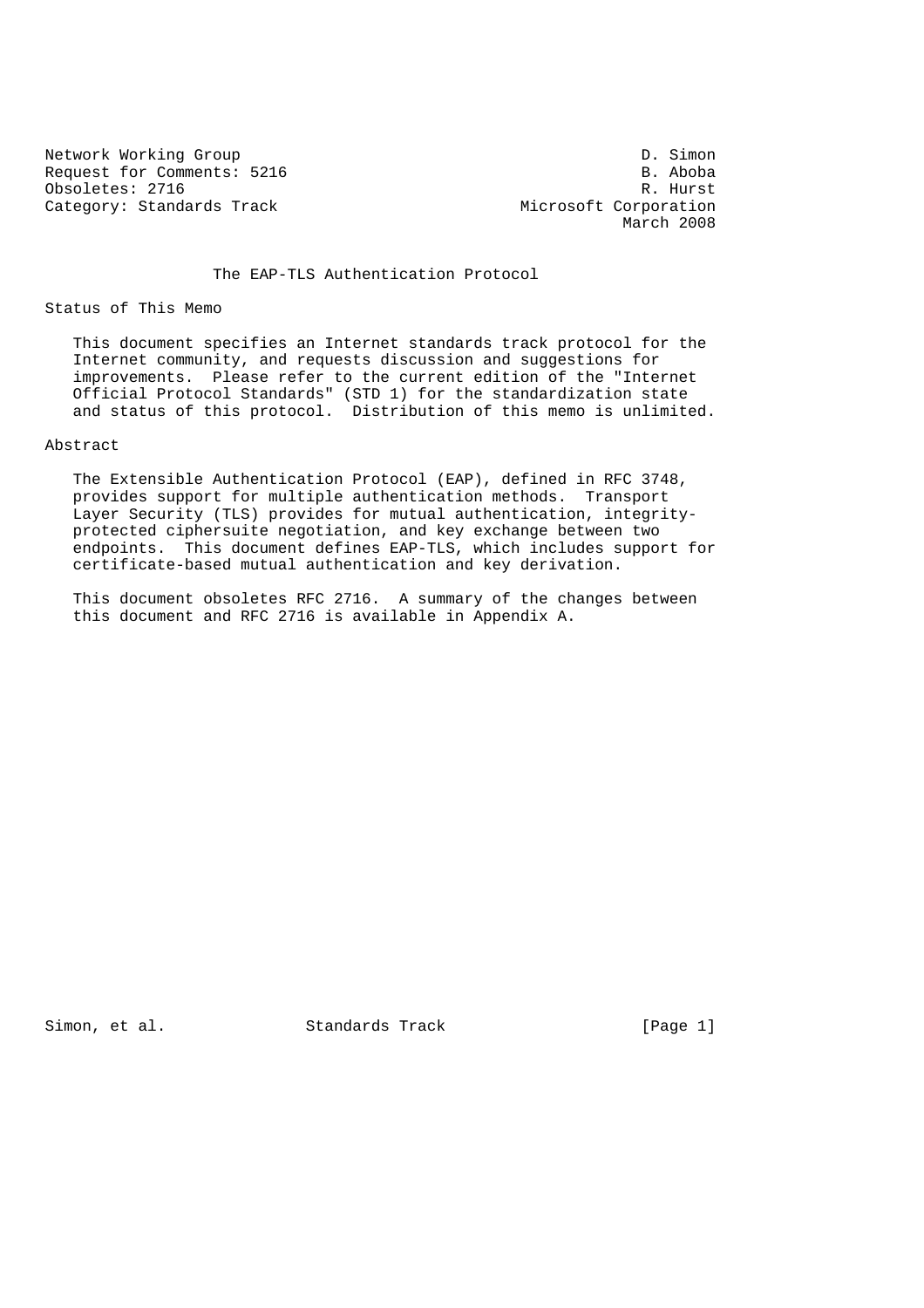#### Table of Contents

|                | 2.1. Overview of the EAP-TLS Conversation 4        |
|----------------|----------------------------------------------------|
|                |                                                    |
|                |                                                    |
|                |                                                    |
|                |                                                    |
|                |                                                    |
|                |                                                    |
|                |                                                    |
|                | 2.4. Ciphersuite and Compression Negotiation 19    |
|                | 3. Detailed Description of the EAP-TLS Protocol 20 |
|                |                                                    |
|                |                                                    |
| 4 <sub>1</sub> |                                                    |
|                |                                                    |
|                |                                                    |
|                | 5.2. Peer and Server Identities 25                 |
|                |                                                    |
|                |                                                    |
|                |                                                    |
|                |                                                    |
|                |                                                    |
|                |                                                    |
|                |                                                    |
|                |                                                    |
|                | Appendix A -- Changes from RFC 2716 32             |

## 1. Introduction

 The Extensible Authentication Protocol (EAP), described in [RFC3748], provides a standard mechanism for support of multiple authentication methods. Through the use of EAP, support for a number of authentication schemes may be added, including smart cards, Kerberos, Public Key, One Time Passwords, and others. EAP has been defined for use with a variety of lower layers, including the Point-to-Point Protocol (PPP) [RFC1661], Layer 2 tunneling protocols such as the Point-to-Point Tunneling Protocol (PPTP) [RFC2637] or Layer 2 Tunneling Protocol (L2TP) [RFC2661], IEEE 802 wired networks [IEEE-802.1X], and wireless technologies such as IEEE 802.11 [IEEE- 802.11] and IEEE 802.16 [IEEE-802.16e].

 While the EAP methods defined in [RFC3748] did not support mutual authentication, the use of EAP with wireless technologies such as [IEEE-802.11] has resulted in development of a new set of

Simon, et al. Standards Track [Page 2]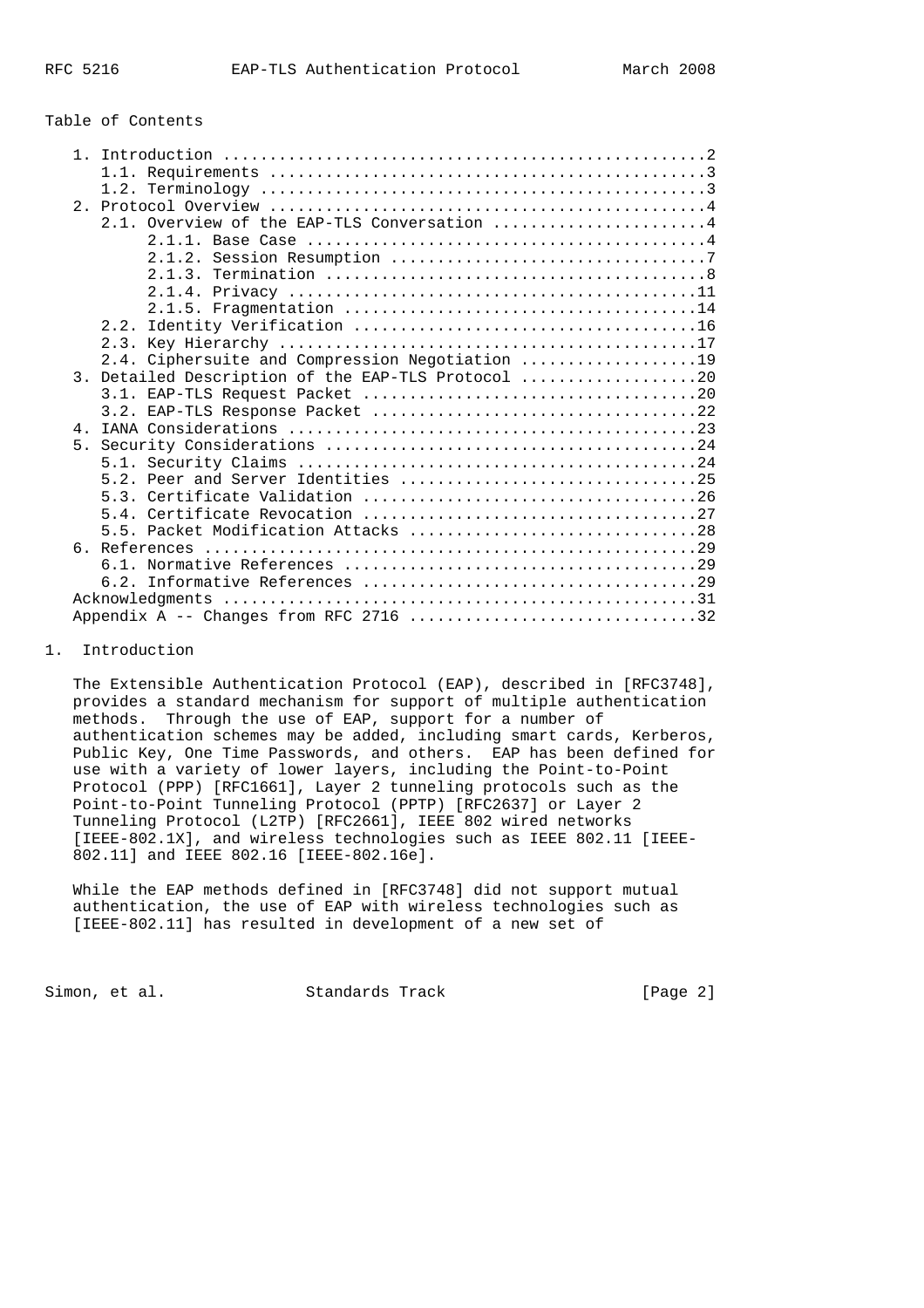requirements. As described in "Extensible Authentication Protocol (EAP) Method Requirements for Wireless LANs" [RFC4017], it is desirable for EAP methods used for wireless LAN authentication to support mutual authentication and key derivation. Other link layers can also make use of EAP to enable mutual authentication and key derivation.

 This document defines EAP-Transport Layer Security (EAP-TLS), which includes support for certificate-based mutual authentication and key derivation, utilizing the protected ciphersuite negotiation, mutual authentication and key management capabilities of the TLS protocol, described in "The Transport Layer Security (TLS) Protocol Version 1.1" [RFC4346]. While this document obsoletes RFC 2716 [RFC2716], it remains backward compatible with it. A summary of the changes between this document and RFC 2716 is available in Appendix A.

#### 1.1. Requirements

 The key words "MUST", "MUST NOT", "REQUIRED", "SHALL", "SHALL NOT", "SHOULD", "SHOULD NOT", "RECOMMENDED", "MAY", and "OPTIONAL" in this document are to be interpreted as described in [RFC2119].

# 1.2. Terminology

This document frequently uses the following terms:

authenticator

The entity initiating EAP authentication.

peer

 The entity that responds to the authenticator. In [IEEE-802.1X], this entity is known as the Supplicant.

#### backend authentication server

 A backend authentication server is an entity that provides an authentication service to an authenticator. When used, this server typically executes EAP methods for the authenticator. This terminology is also used in [IEEE-802.1X].

EAP server

 The entity that terminates the EAP authentication method with the peer. In the case where no backend authentication server is used, the EAP server is part of the authenticator. In the case where the authenticator operates in pass-through mode, the EAP server is located on the backend authentication server.

Simon, et al. Standards Track [Page 3]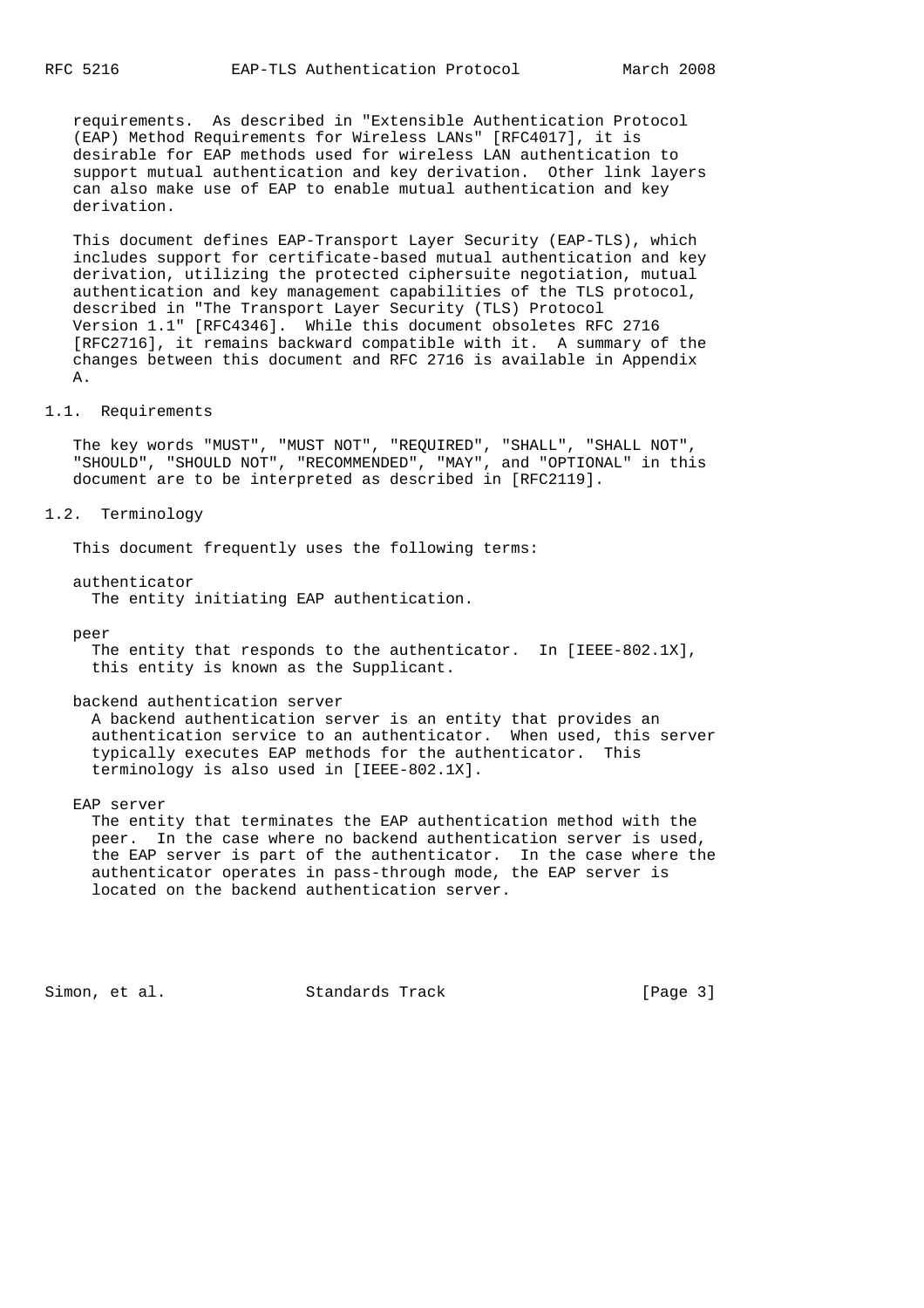Master Session Key (MSK) Keying material that is derived between the EAP peer and server and exported by the EAP method.

 Extended Master Session Key (EMSK) Additional keying material derived between the EAP peer and server that is exported by the EAP method.

2. Protocol Overview

2.1. Overview of the EAP-TLS Conversation

 As described in [RFC3748], the EAP-TLS conversation will typically begin with the authenticator and the peer negotiating EAP. The authenticator will then typically send an EAP-Request/Identity packet to the peer, and the peer will respond with an EAP-Response/Identity packet to the authenticator, containing the peer's user-Id.

 From this point forward, while nominally the EAP conversation occurs between the EAP authenticator and the peer, the authenticator MAY act as a pass-through device, with the EAP packets received from the peer being encapsulated for transmission to a backend authentication server. In the discussion that follows, we will use the term "EAP server" to denote the ultimate endpoint conversing with the peer.

#### 2.1.1. Base Case

 Once having received the peer's Identity, the EAP server MUST respond with an EAP-TLS/Start packet, which is an EAP-Request packet with EAP-Type=EAP-TLS, the Start (S) bit set, and no data. The EAP-TLS conversation will then begin, with the peer sending an EAP-Response packet with EAP-Type=EAP-TLS. The data field of that packet will encapsulate one or more TLS records in TLS record layer format, containing a TLS client\_hello handshake message. The current cipher spec for the TLS records will be TLS\_NULL\_WITH\_NULL\_NULL and null

 compression. This current cipher spec remains the same until the change\_cipher\_spec message signals that subsequent records will have the negotiated attributes for the remainder of the handshake.

 The client\_hello message contains the peer's TLS version number, a sessionId, a random number, and a set of ciphersuites supported by the peer. The version offered by the peer MUST correspond to TLS v1.0 or later.

 The EAP server will then respond with an EAP-Request packet with EAP-Type=EAP-TLS. The data field of this packet will encapsulate one or more TLS records. These will contain a TLS server\_hello handshake

Simon, et al. Standards Track [Page 4]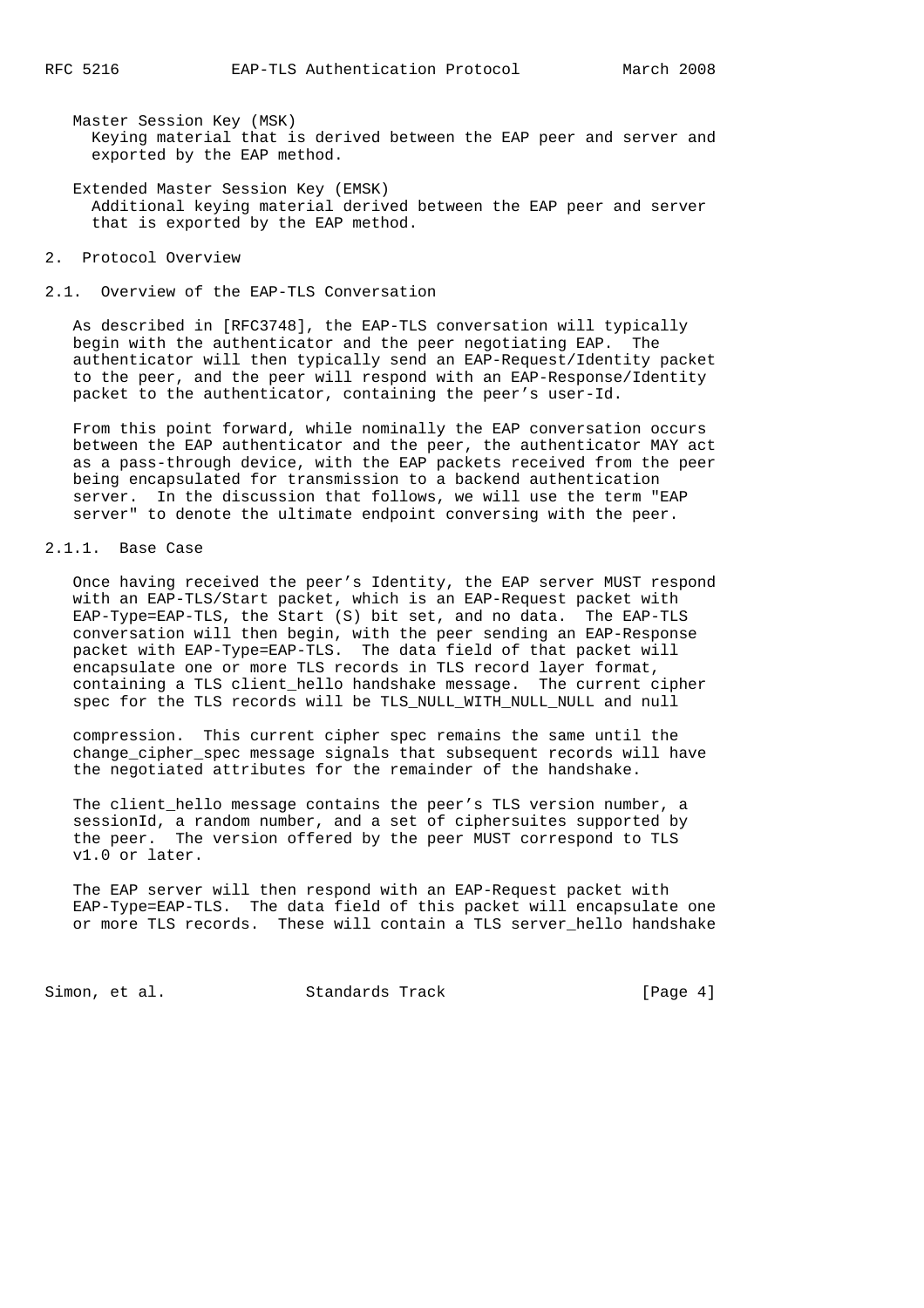message, possibly followed by TLS certificate, server\_key\_exchange, certificate\_request, server\_hello\_done and/or finished handshake messages, and/or a TLS change\_cipher\_spec message. The server\_hello handshake message contains a TLS version number, another random number, a sessionId, and a ciphersuite. The version offered by the server MUST correspond to TLS v1.0 or later.

 If the peer's sessionId is null or unrecognized by the server, the server MUST choose the sessionId to establish a new session. Otherwise, the sessionId will match that offered by the peer, indicating a resumption of the previously established session with that sessionId. The server will also choose a ciphersuite from those offered by the peer. If the session matches the peer's, then the ciphersuite MUST match the one negotiated during the handshake protocol execution that established the session.

 If the EAP server is not resuming a previously established session, then it MUST include a TLS server\_certificate handshake message, and a server\_hello\_done handshake message MUST be the last handshake message encapsulated in this EAP-Request packet.

 The certificate message contains a public key certificate chain for either a key exchange public key (such as an RSA or Diffie-Hellman key exchange public key) or a signature public key (such as an RSA or Digital Signature Standard (DSS) signature public key). In the latter case, a TLS server\_key\_exchange handshake message MUST also be included to allow the key exchange to take place.

 The certificate\_request message is included when the server desires the peer to authenticate itself via public key. While the EAP server SHOULD require peer authentication, this is not mandatory, since there are circumstances in which peer authentication will not be needed (e.g., emergency services, as described in [UNAUTH]), or where the peer will authenticate via some other means.

 If the peer supports EAP-TLS and is configured to use it, it MUST respond to the EAP-Request with an EAP-Response packet of EAP- Type=EAP-TLS. If the preceding server\_hello message sent by the EAP server in the preceding EAP-Request packet did not indicate the resumption of a previous session, the data field of this packet MUST encapsulate one or more TLS records containing a TLS client\_key\_exchange, change\_cipher\_spec, and finished messages. If the EAP server sent a certificate\_request message in the preceding EAP-Request packet, then unless the peer is configured for privacy (see Section 2.1.4) the peer MUST send, in addition, certificate and certificate\_verify messages. The former contains a certificate for the peer's signature public key, while the latter contains the peer's signed authentication response to the EAP server. After receiving

Simon, et al. Standards Track [Page 5]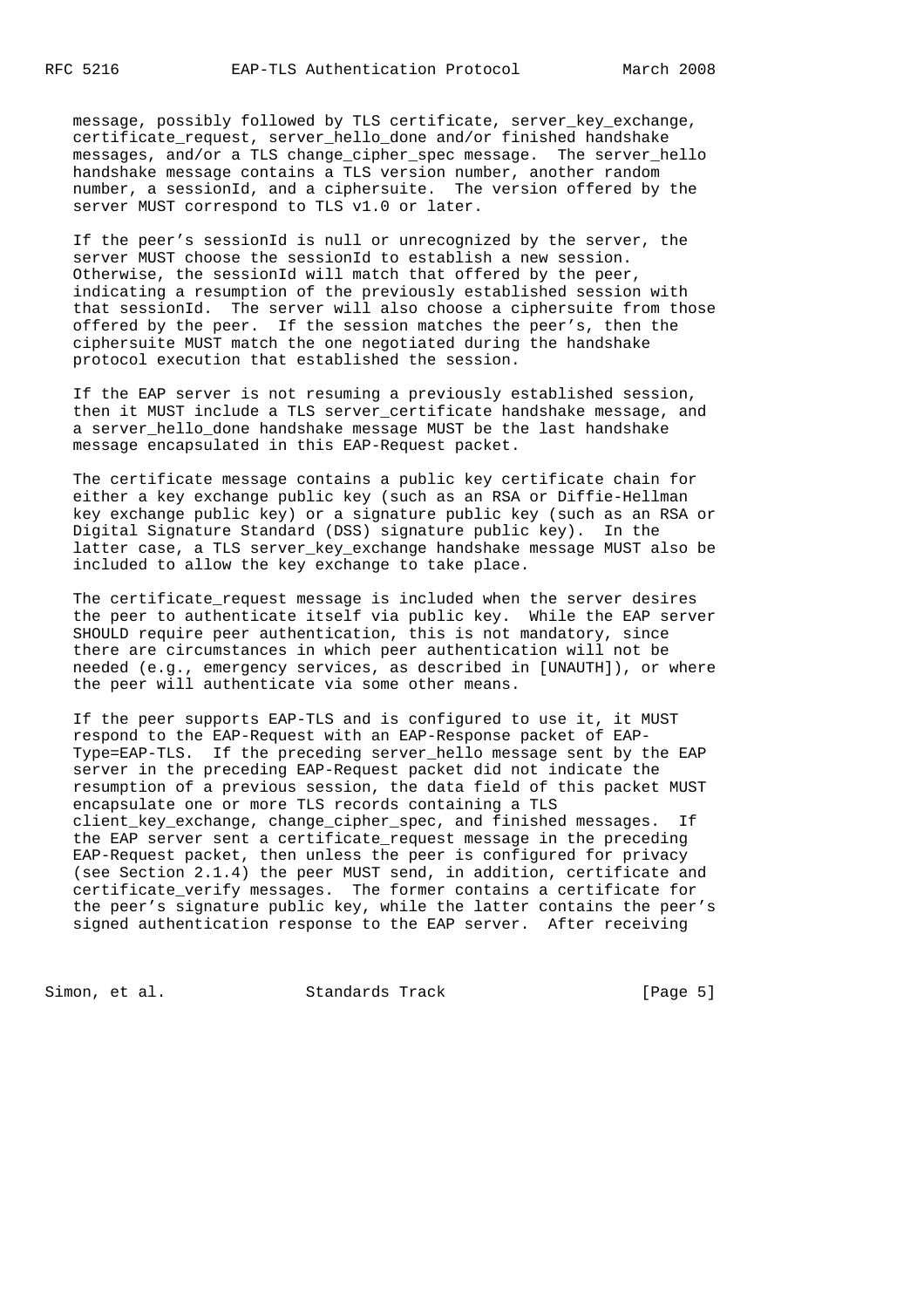this packet, the EAP server will verify the peer's certificate and digital signature, if requested.

 If the preceding server\_hello message sent by the EAP server in the preceding EAP-Request packet indicated the resumption of a previous session, then the peer MUST send only the change\_cipher\_spec and finished handshake messages. The finished message contains the peer's authentication response to the EAP server.

 In the case where the EAP-TLS mutual authentication is successful, the conversation will appear as follows:

 Authenticating Peer Authenticator ------------------- ------------- <- EAP-Request/ Identity EAP-Response/ Identity (MyID) -> <- EAP-Request/ EAP-Type=EAP-TLS (TLS Start) EAP-Response/ EAP-Type=EAP-TLS (TLS client\_hello)-> <- EAP-Request/ EAP-Type=EAP-TLS (TLS server\_hello, TLS certificate, [TLS server\_key\_exchange,] TLS certificate\_request, TLS server\_hello\_done) EAP-Response/ EAP-Type=EAP-TLS (TLS certificate, TLS client\_key\_exchange, TLS certificate verify, TLS change\_cipher\_spec, TLS finished) -> <- EAP-Request/ EAP-Type=EAP-TLS (TLS change\_cipher\_spec, TLS finished) EAP-Response/ EAP-Type=EAP-TLS -> <- EAP-Success

Simon, et al. Standards Track [Page 6]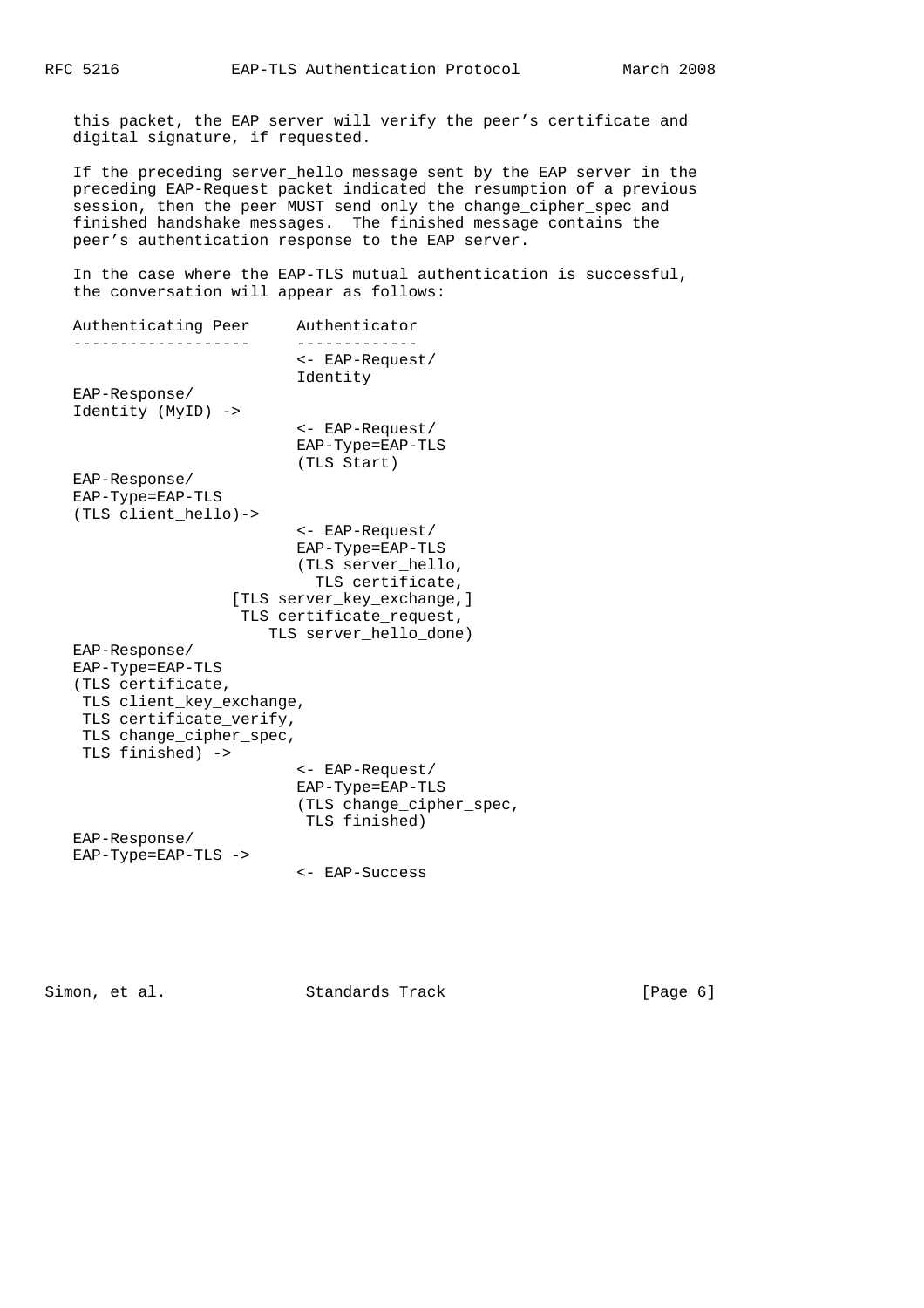# 2.1.2. Session Resumption

 The purpose of the sessionId within the TLS protocol is to allow for improved efficiency in the case where a peer repeatedly attempts to authenticate to an EAP server within a short period of time. While this model was developed for use with HTTP authentication, it also can be used to provide "fast reconnect" functionality as defined in Section 7.2.1 of [RFC3748].

 It is left up to the peer whether to attempt to continue a previous session, thus shortening the TLS conversation. Typically, the peer's decision will be made based on the time elapsed since the previous authentication attempt to that EAP server. Based on the sessionId chosen by the peer, and the time elapsed since the previous authentication, the EAP server will decide whether to allow the continuation or to choose a new session.

 In the case where the EAP server and authenticator reside on the same device, the peer will only be able to continue sessions when connecting to the same authenticator. Should the authenticators be set up in a rotary or round-robin, then it may not be possible for the peer to know in advance the authenticator to which it will be connecting, and therefore which sessionId to attempt to reuse. As a result, it is likely that the continuation attempt will fail. In the case where the EAP authentication is remoted, then continuation is much more likely to be successful, since multiple authenticators will utilize the same backend authentication server.

 If the EAP server is resuming a previously established session, then it MUST include only a TLS change cipher spec message and a TLS finished handshake message after the server\_hello message. The finished message contains the EAP server's authentication response to the peer.

Simon, et al. Standards Track [Page 7]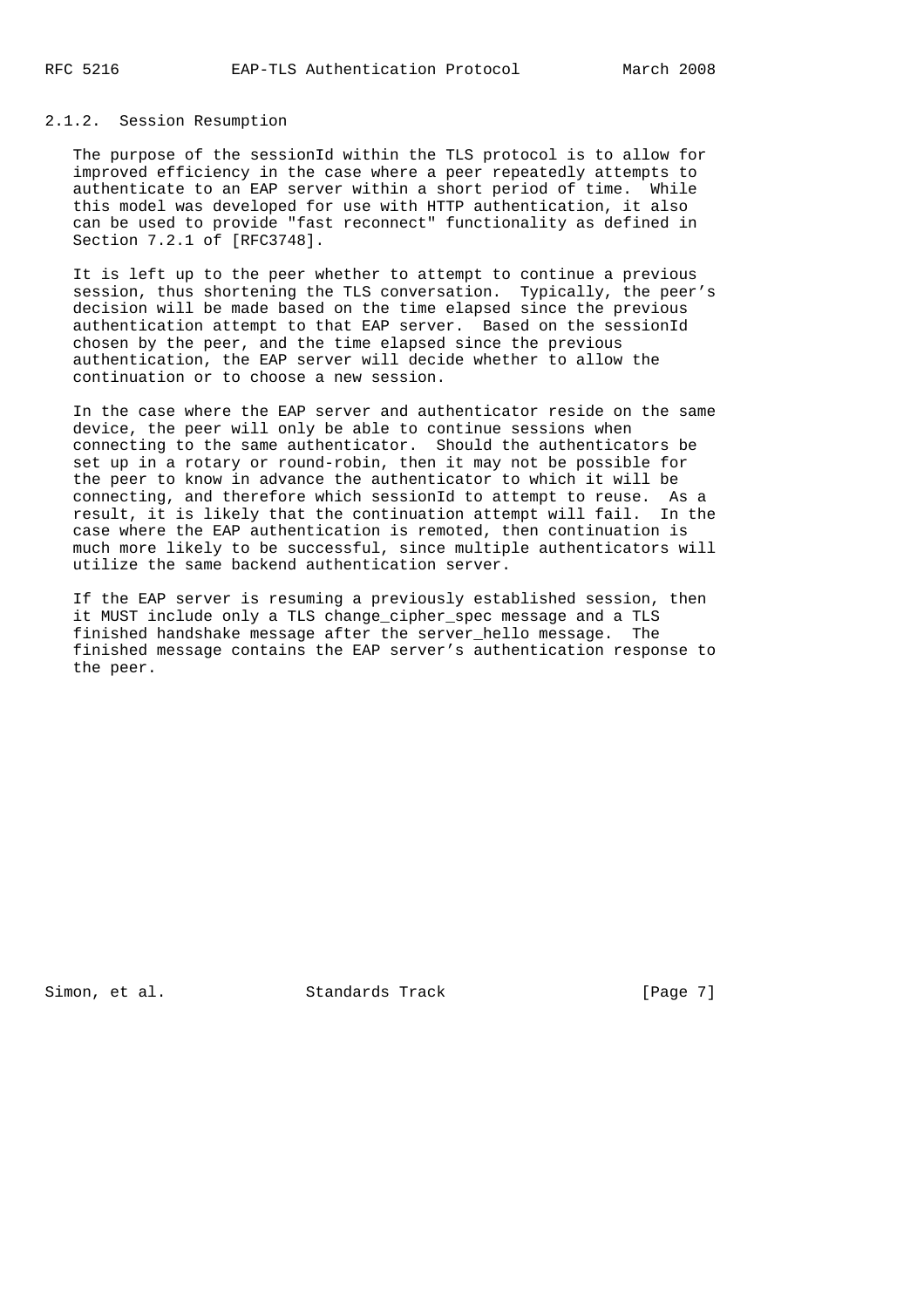In the case where a previously established session is being resumed, and both sides authenticate successfully, the conversation will appear as follows:

| Authenticating Peer      | Authenticator               |
|--------------------------|-----------------------------|
|                          | <- EAP-Request/<br>Identity |
| $EAP-Response/$          |                             |
| Identity (MyID) ->       |                             |
|                          | <- EAP-Request/             |
|                          | $EAP-Request/$              |
|                          | EAP-Type=EAP-TLS            |
|                          | (TLS Start)                 |
| EAP-Response/            |                             |
| EAP-Type=EAP-TLS         |                             |
| (TLS client hello)->     |                             |
|                          | <- EAP-Request/             |
|                          | EAP-Type=EAP-TLS            |
|                          | (TLS server hello,          |
|                          | TLS change cipher spec      |
|                          | TLS finished)               |
| $EAP-Response/$          |                             |
| EAP-Type=EAP-TLS         |                             |
| (TLS change_cipher_spec, |                             |
| TLS finished) ->         |                             |
|                          | <- EAP-Success              |

# 2.1.3. Termination

 If the peer's authentication is unsuccessful, the EAP server SHOULD send an EAP-Request packet with EAP-Type=EAP-TLS, encapsulating a TLS record containing the appropriate TLS alert message. The EAP server SHOULD send a TLS alert message immediately terminating the conversation so as to allow the peer to inform the user or log the cause of the failure and possibly allow for a restart of the conversation.

 To ensure that the peer receives the TLS alert message, the EAP server MUST wait for the peer to reply with an EAP-Response packet. The EAP-Response packet sent by the peer MAY encapsulate a TLS client\_hello handshake message, in which case the EAP server MAY allow the EAP-TLS conversation to be restarted, or it MAY contain an EAP-Response packet with EAP-Type=EAP-TLS and no data, in which case the EAP-Server MUST send an EAP-Failure packet and terminate the conversation. It is up to the EAP server whether to allow restarts, and if so, how many times the conversation can be restarted. An EAP Server implementing restart capability SHOULD impose a per-peer limit

Simon, et al. Standards Track [Page 8]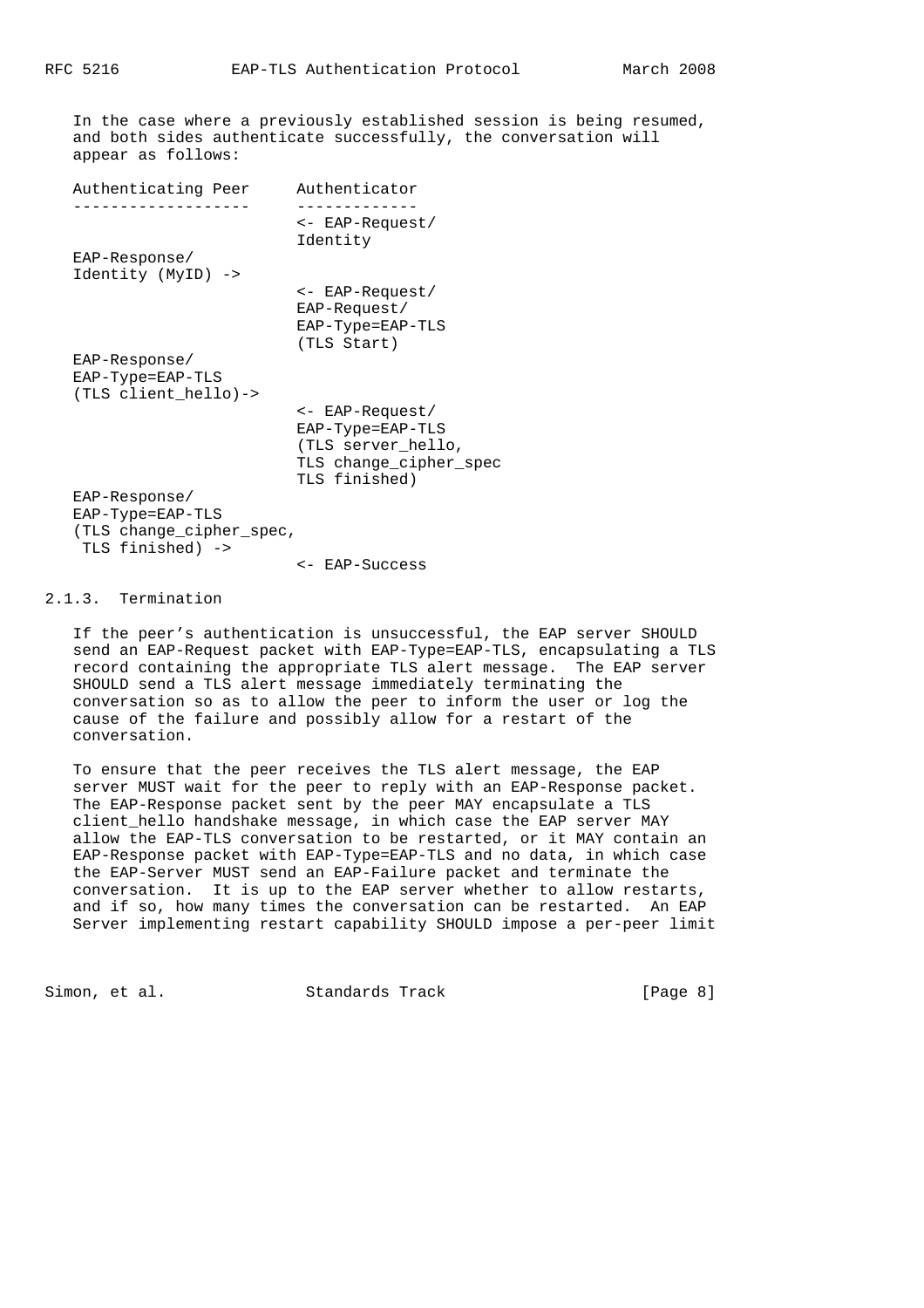on the number of restarts, so as to protect against denial-of-service attacks.

 If the peer authenticates successfully, the EAP server MUST respond with an EAP-Request packet with EAP-Type=EAP-TLS, which includes, in the case of a new TLS session, one or more TLS records containing TLS change\_cipher\_spec and finished handshake messages. The latter contains the EAP server's authentication response to the peer. The peer will then verify the finished message in order to authenticate the EAP server.

 If EAP server authentication is unsuccessful, the peer SHOULD delete the session from its cache, preventing reuse of the sessionId. The peer MAY send an EAP-Response packet of EAP-Type=EAP-TLS containing a TLS Alert message identifying the reason for the failed authentication. The peer MAY send a TLS alert message rather than immediately terminating the conversation so as to allow the EAP server to log the cause of the error for examination by the system administrator.

 To ensure that the EAP Server receives the TLS alert message, the peer MUST wait for the EAP Server to reply before terminating the conversation. The EAP Server MUST reply with an EAP-Failure packet since server authentication failure is a terminal condition.

 If the EAP server authenticates successfully, the peer MUST send an EAP-Response packet of EAP-Type=EAP-TLS, and no data. The EAP Server then MUST respond with an EAP-Success message.

Simon, et al. Standards Track [Page 9]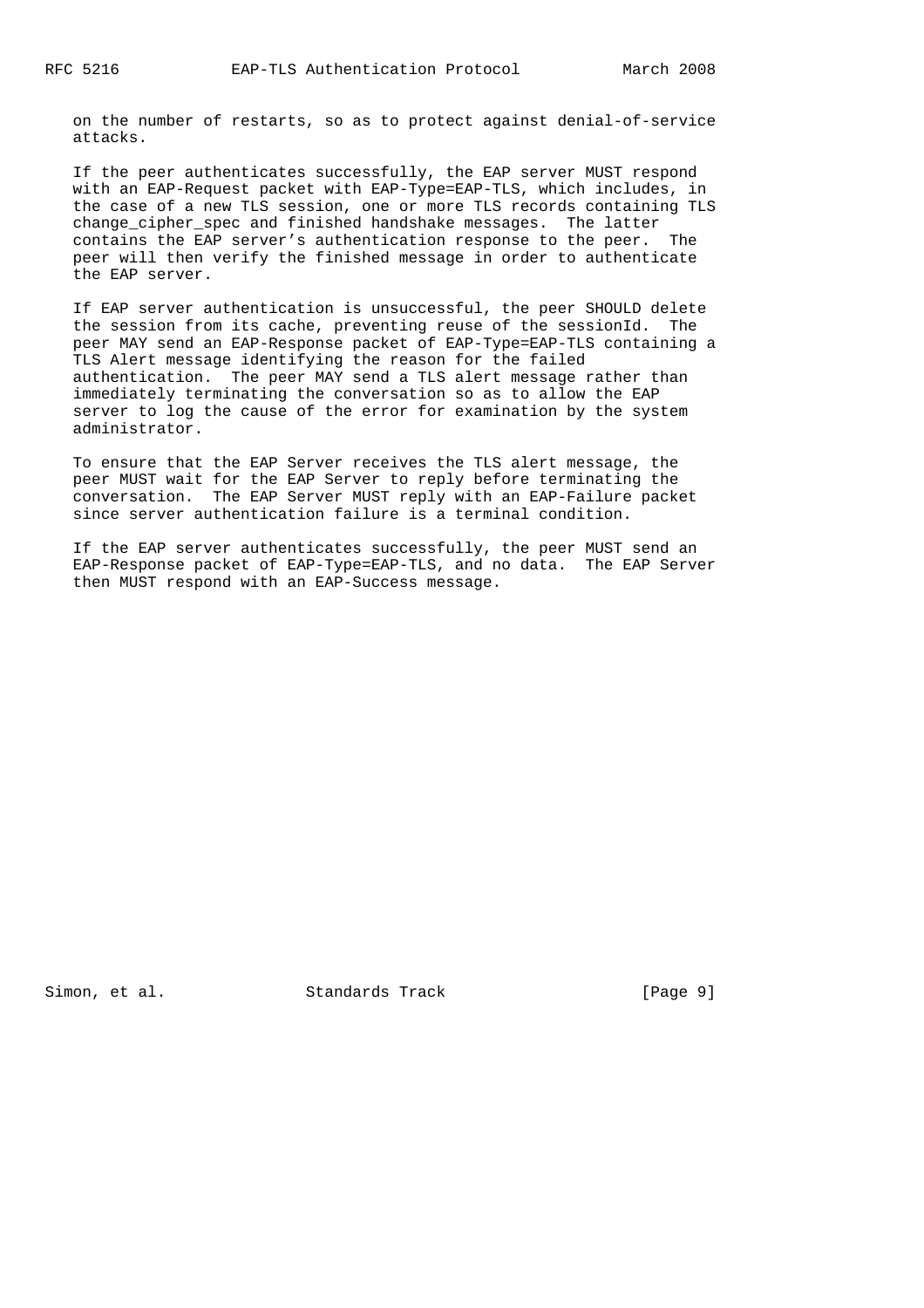In the case where the server authenticates to the peer successfully, but the peer fails to authenticate to the server, the conversation will appear as follows:

Authenticating Peer Authenticator ------------------- ------------- <- EAP-Request/ Identity EAP-Response/ Identity (MyID) -> <- EAP-Request/ EAP-Type=EAP-TLS (TLS Start) EAP-Response/ EAP-Type=EAP-TLS (TLS client\_hello)-> <- EAP-Request/ EAP-Type=EAP-TLS (TLS server\_hello, TLS certificate, [TLS server\_key\_exchange,] TLS certificate\_request, TLS server\_hello\_done) EAP-Response/ EAP-Type=EAP-TLS (TLS certificate, TLS client\_key\_exchange, TLS certificate\_verify, TLS change\_cipher\_spec, TLS finished) -> <- EAP-Request/ EAP-Type=EAP-TLS

 (TLS change\_cipher\_spec, TLS finished) EAP-Response/ EAP-Type=EAP-TLS -> <- EAP-Request EAP-Type=EAP-TLS (TLS Alert message) EAP-Response/ EAP-Type=EAP-TLS -> <- EAP-Failure

(User Disconnected)

Simon, et al. Standards Track [Page 10]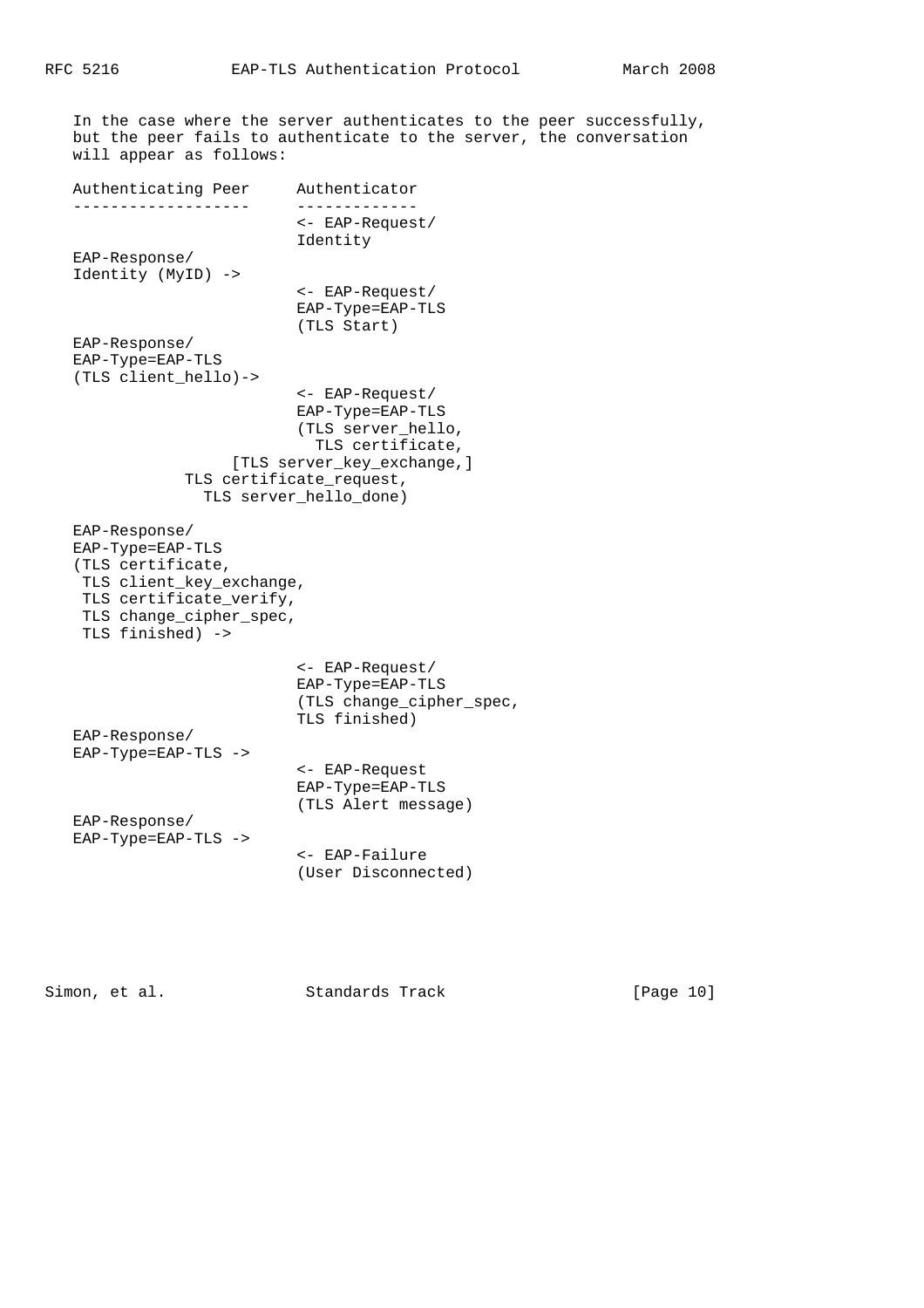In the case where server authentication is unsuccessful, the conversation will appear as follows:

```
 Authenticating Peer Authenticator
 ------------------- -------------
```
 <- EAP-Request/ Identity EAP-Response/ Identity (MyID) -> <- EAP-Request/

```
 EAP-Type=EAP-TLS
 (TLS Start)
```

```
 EAP-Type=EAP-TLS
  (TLS client_hello)->
                          <- EAP-Request/
                          EAP-Type=EAP-TLS
                          (TLS server_hello,
                           TLS certificate,
                 [TLS server_key_exchange,]
                TLS certificate request,
                  TLS server_hello_done)
 EAP-Response/
 EAP-Type=EAP-TLS
 (TLS Alert message) ->
```
 <- EAP-Failure (User Disconnected)

### 2.1.4. Privacy

EAP-Response/

 EAP-TLS peer and server implementations MAY support privacy. Disclosure of the username is avoided by utilizing a privacy Network Access Identifier (NAI) [RFC4282] in the EAP-Response/Identity, and transmitting the peer certificate within a TLS session providing confidentiality.

 In order to avoid disclosing the peer username, an EAP-TLS peer configured for privacy MUST negotiate a TLS ciphersuite supporting confidentiality and MUST provide a client certificate list containing no entries in response to the initial certificate\_request from the EAP-TLS server.

 An EAP-TLS server supporting privacy MUST NOT treat a certificate list containing no entries as a terminal condition; instead, it MUST bring up the TLS session and then send a hello\_request. The handshake then proceeds normally; the peer sends a client\_hello and the server replies with a server\_hello, certificate, server\_key\_exchange, certificate\_request, server\_hello\_done, etc.

Simon, et al. Standards Track [Page 11]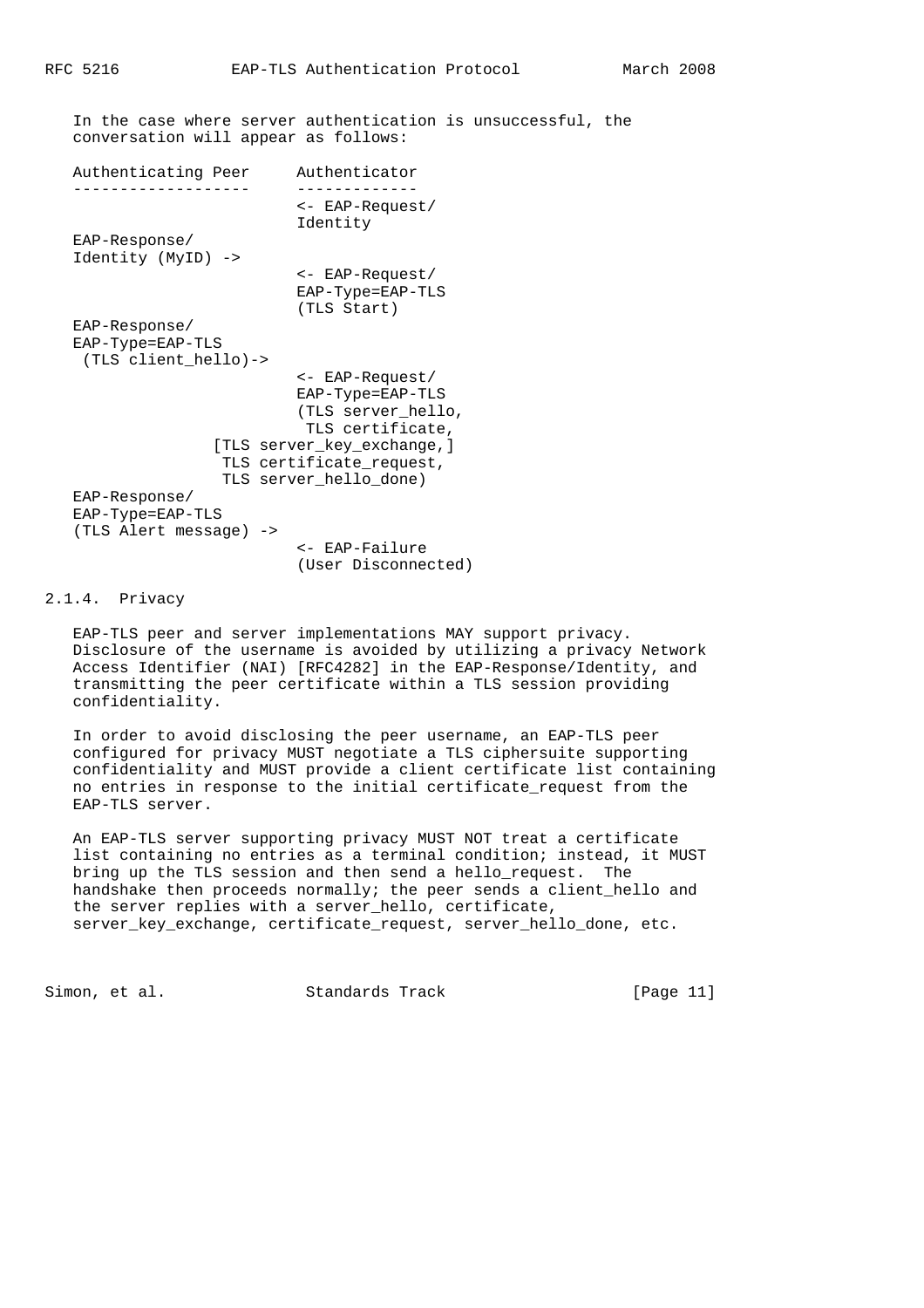For the calculation of exported keying material (see Section 2.3), the master\_secret derived within the second handshake is used.

 An EAP-TLS peer supporting privacy MUST provide a certificate list containing at least one entry in response to the subsequent certificate request sent by the server. If the EAP-TLS server supporting privacy does not receive a client certificate in response to the subsequent certificate\_request, then it MUST abort the session.

 EAP-TLS privacy support is designed to allow EAP-TLS peers that do not support privacy to interoperate with EAP-TLS servers supporting privacy. EAP-TLS servers supporting privacy MUST request a client certificate, and MUST be able to accept a client certificate offered by the EAP-TLS peer, in order to preserve interoperability with EAP- TLS peers that do not support privacy.

 However, an EAP-TLS peer configured for privacy typically will not be able to successfully authenticate with an EAP-TLS server that does not support privacy, since such a server will typically treat the refusal to provide a client certificate as a terminal error. As a result, unless authentication failure is considered preferable to disclosure of the username, EAP-TLS peers SHOULD only be configured for privacy on networks known to support it.

 This is most easily achieved with EAP lower layers that support network advertisement, so that the network and appropriate privacy configuration can be determined. In order to determine the privacy configuration on link layers (such as IEEE 802 wired networks) that do not support network advertisement, it may be desirable to utilize information provided in the server certificate (such as the subject and subjectAltName fields) or within identity selection hints [RFC4284] to determine the appropriate configuration.

 In the case where the peer and server support privacy and mutual authentication, the conversation will appear as follows:

| Authenticating Peer                          | Authenticator                                                |
|----------------------------------------------|--------------------------------------------------------------|
|                                              |                                                              |
|                                              | <- EAP-Request/<br>Identity                                  |
| EAP-Response/<br>Identity (Anonymous NAI) -> |                                                              |
|                                              | $\leftarrow$ EAP-Request/<br>EAP-Type=EAP-TLS<br>(TLS Start) |

Simon, et al. Standards Track [Page 12]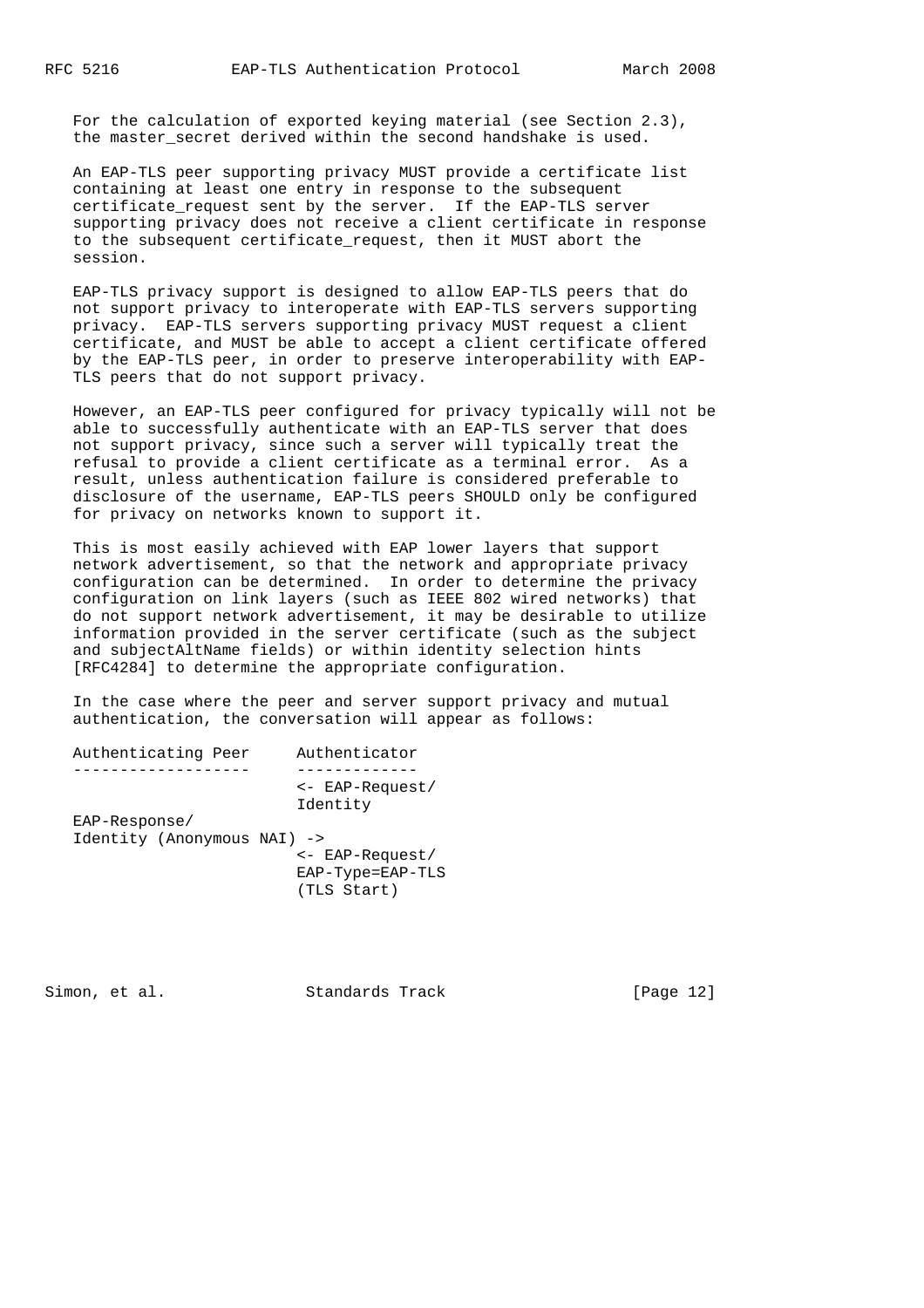EAP-Response/ EAP-Type=EAP-TLS (TLS client\_hello)-> <- EAP-Request/ EAP-Type=EAP-TLS (TLS server\_hello, TLS certificate, [TLS server\_key\_exchange,] TLS certificate request, TLS server\_hello\_done) EAP-Response/ EAP-Type=EAP-TLS (TLS certificate (no cert), TLS client\_key\_exchange, TLS change\_cipher\_spec, TLS finished) -> <- EAP-Request/ EAP-Type=EAP-TLS (TLS change\_cipher\_spec, finished, hello\_request) EAP-Response/ EAP-Type=EAP-TLS (TLS client\_hello)-> <- EAP-Request/ EAP-Type=EAP-TLS (TLS server\_hello, TLS certificate, TLS server\_key\_exchange, TLS certificate\_request, TLS server\_hello\_done) EAP-Response/ EAP-Type=EAP-TLS (TLS certificate, TLS client\_key\_exchange, TLS certificate verify, TLS change\_cipher\_spec, TLS finished) -> <- EAP-Request/ EAP-Type=EAP-TLS (TLS change\_cipher\_spec, TLS finished) EAP-Response/ EAP-Type=EAP-TLS -> <- EAP-Success

Simon, et al. Standards Track [Page 13]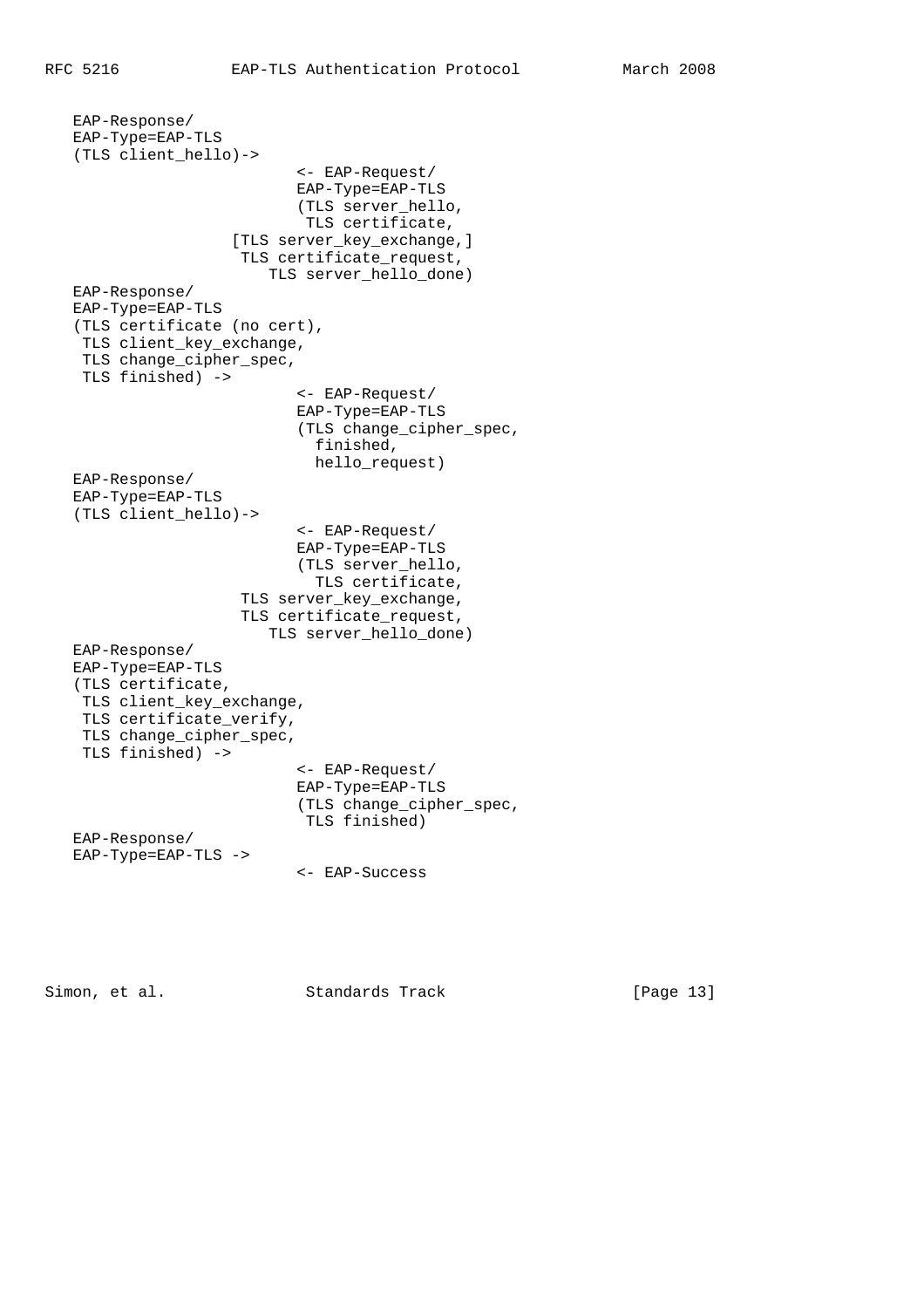# 2.1.5. Fragmentation

 A single TLS record may be up to 16384 octets in length, but a TLS message may span multiple TLS records, and a TLS certificate message may in principle be as long as 16 MB. The group of EAP-TLS messages sent in a single round may thus be larger than the MTU size or the maximum Remote Authentication Dail-In User Service (RADIUS) packet size of 4096 octets. As a result, an EAP-TLS implementation MUST provide its own support for fragmentation and reassembly. However, in order to ensure interoperability with existing implementations, TLS handshake messages SHOULD NOT be fragmented into multiple TLS records if they fit within a single TLS record.

 In order to protect against reassembly lockup and denial-of-service attacks, it may be desirable for an implementation to set a maximum size for one such group of TLS messages. Since a single certificate is rarely longer than a few thousand octets, and no other field is likely to be anywhere near as long, a reasonable choice of maximum acceptable message length might be 64 KB.

 Since EAP is a simple ACK-NAK protocol, fragmentation support can be added in a simple manner. In EAP, fragments that are lost or damaged in transit will be retransmitted, and since sequencing information is provided by the Identifier field in EAP, there is no need for a fragment offset field as is provided in IPv4.

 EAP-TLS fragmentation support is provided through addition of a flags octet within the EAP-Response and EAP-Request packets, as well as a TLS Message Length field of four octets. Flags include the Length included (L), More fragments (M), and EAP-TLS Start (S) bits. The L flag is set to indicate the presence of the four-octet TLS Message Length field, and MUST be set for the first fragment of a fragmented TLS message or set of messages. The M flag is set on all but the last fragment. The S flag is set only within the EAP-TLS start message sent from the EAP server to the peer. The TLS Message Length field is four octets, and provides the total length of the TLS message or set of messages that is being fragmented; this simplifies buffer allocation.

 When an EAP-TLS peer receives an EAP-Request packet with the M bit set, it MUST respond with an EAP-Response with EAP-Type=EAP-TLS and no data. This serves as a fragment ACK. The EAP server MUST wait until it receives the EAP-Response before sending another fragment. In order to prevent errors in processing of fragments, the EAP server MUST increment the Identifier field for each fragment contained within an EAP-Request, and the peer MUST include this Identifier value in the fragment ACK contained within the EAP-Response. Retransmitted fragments will contain the same Identifier value.

Simon, et al. Standards Track [Page 14]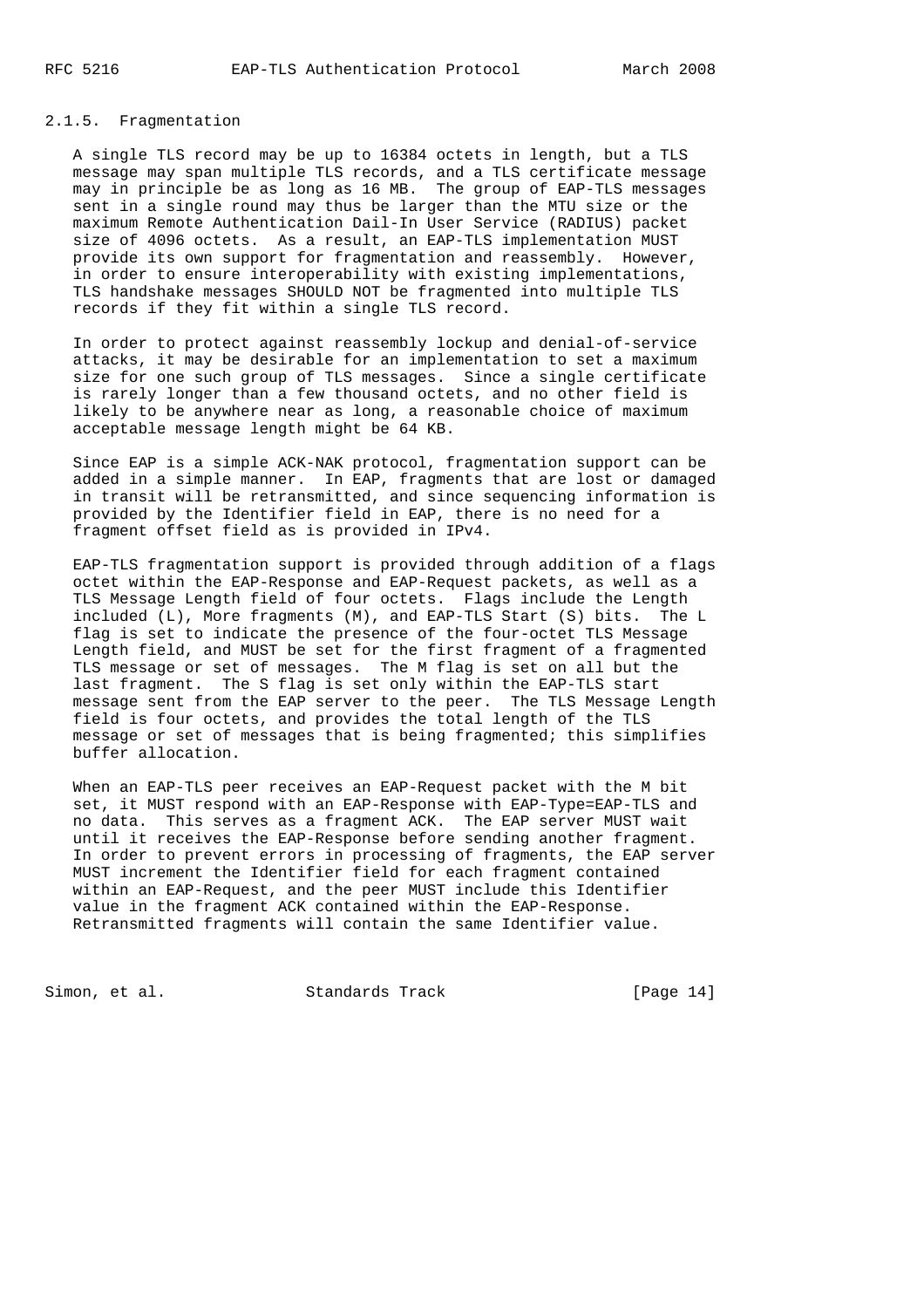Similarly, when the EAP server receives an EAP-Response with the M bit set, it MUST respond with an EAP-Request with EAP-Type=EAP-TLS and no data. This serves as a fragment ACK. The EAP peer MUST wait until it receives the EAP-Request before sending another fragment. In order to prevent errors in the processing of fragments, the EAP server MUST increment the Identifier value for each fragment ACK contained within an EAP-Request, and the peer MUST include this Identifier value in the subsequent fragment contained within an EAP- Response.

 In the case where the EAP-TLS mutual authentication is successful, and fragmentation is required, the conversation will appear as follows:

| Authenticating Peer   | Authenticator               |
|-----------------------|-----------------------------|
|                       | <- EAP-Request/             |
|                       | Identity                    |
| EAP-Response/         |                             |
| Identity (MyID) ->    |                             |
|                       | <- EAP-Request/             |
|                       | EAP-Type=EAP-TLS            |
|                       | (TLS Start, S bit set)      |
| $EAP-Response/$       |                             |
| EAP-Type=EAP-TLS      |                             |
| (TLS client_hello)->  |                             |
|                       | <- EAP-Request/             |
|                       | EAP-Type=EAP-TLS            |
|                       | (TLS server_hello,          |
|                       | TLS certificate,            |
|                       | [TLS server_key_exchange, ] |
|                       | TLS certificate_request,    |
|                       | TLS server_hello_done)      |
|                       | (Fragment 1: L, M bits set) |
| EAP-Response/         |                             |
| $EAP-Type=EAP-TLS$ -> |                             |
|                       | <- EAP-Request/             |
|                       | EAP-Type=EAP-TLS            |
|                       | (Fragment 2: M bit set)     |
| $EAP-Response/$       |                             |
| EAP-Type=EAP-TLS ->   |                             |
|                       | <- EAP-Request/             |
|                       | EAP-Type=EAP-TLS            |
|                       | (Fragment 3)                |
|                       |                             |

Simon, et al. Standards Track [Page 15]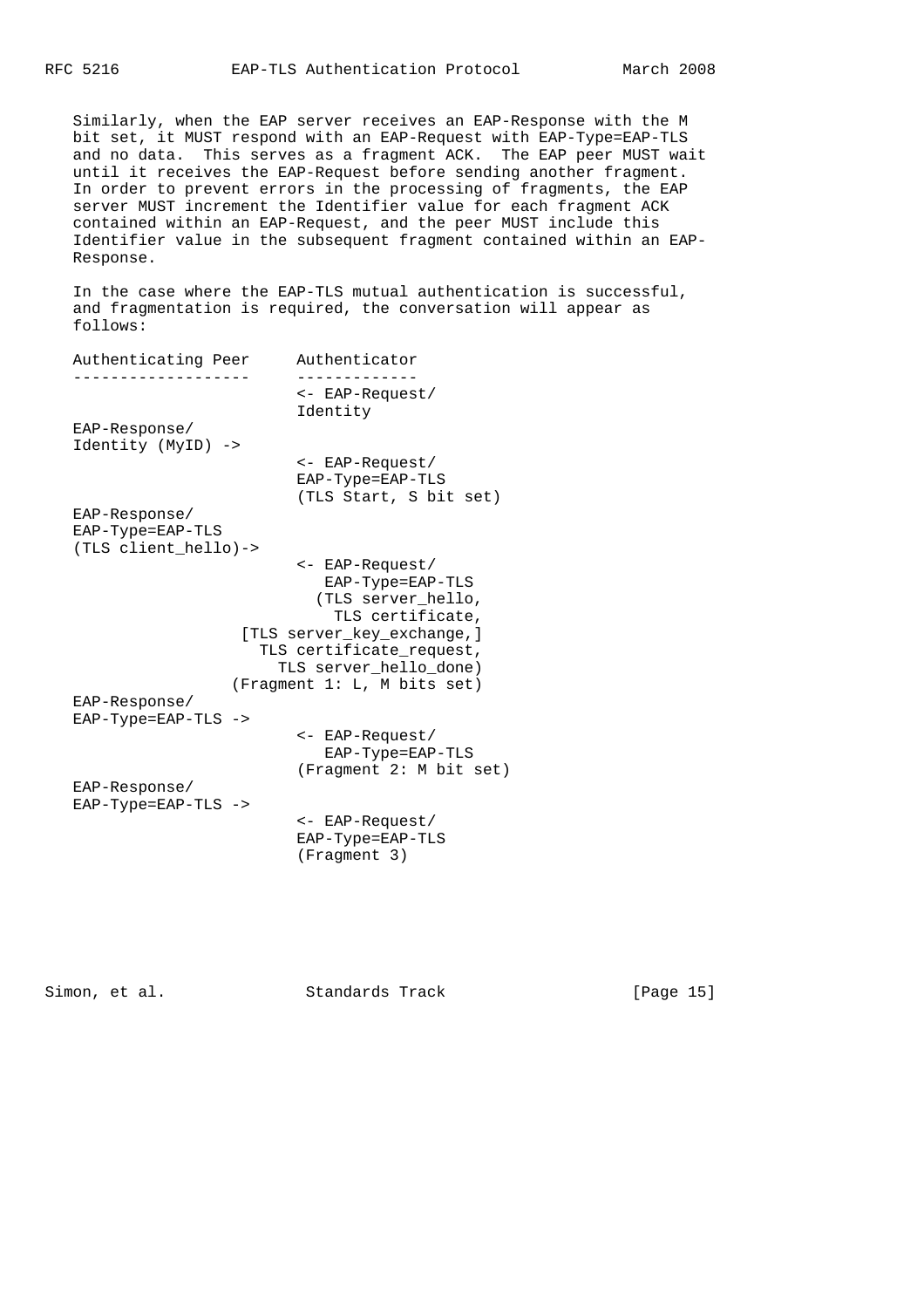EAP-Response/ EAP-Type=EAP-TLS (TLS certificate, TLS client\_key\_exchange, TLS certificate\_verify, TLS change\_cipher\_spec, TLS finished)(Fragment 1: L, M bits set)-> <- EAP-Request/ EAP-Type=EAP-TLS EAP-Response/ EAP-Type=EAP-TLS (Fragment 2)-> <- EAP-Request/ EAP-Type=EAP-TLS (TLS change\_cipher\_spec, TLS finished) EAP-Response/ EAP-Type=EAP-TLS -> <- EAP-Success

## 2.2. Identity Verification

As noted in Section 5.1 of [RFC3748]:

 It is RECOMMENDED that the Identity Response be used primarily for routing purposes and selecting which EAP method to use. EAP Methods SHOULD include a method-specific mechanism for obtaining the identity, so that they do not have to rely on the Identity Response.

 As part of the TLS negotiation, the server presents a certificate to the peer, and if mutual authentication is requested, the peer presents a certificate to the server. EAP-TLS therefore provides a mechanism for determining both the peer identity (Peer-Id in [KEYFRAME]) and server identity (Server-Id in [KEYFRAME]). For details, see Section 5.2.

 Since the identity presented in the EAP-Response/Identity need not be related to the identity presented in the peer certificate, EAP-TLS implementations SHOULD NOT require that they be identical. However, if they are not identical, the identity presented in the EAP- Response/Identity is unauthenticated information, and SHOULD NOT be used for access control or accounting purposes.

Simon, et al. Standards Track [Page 16]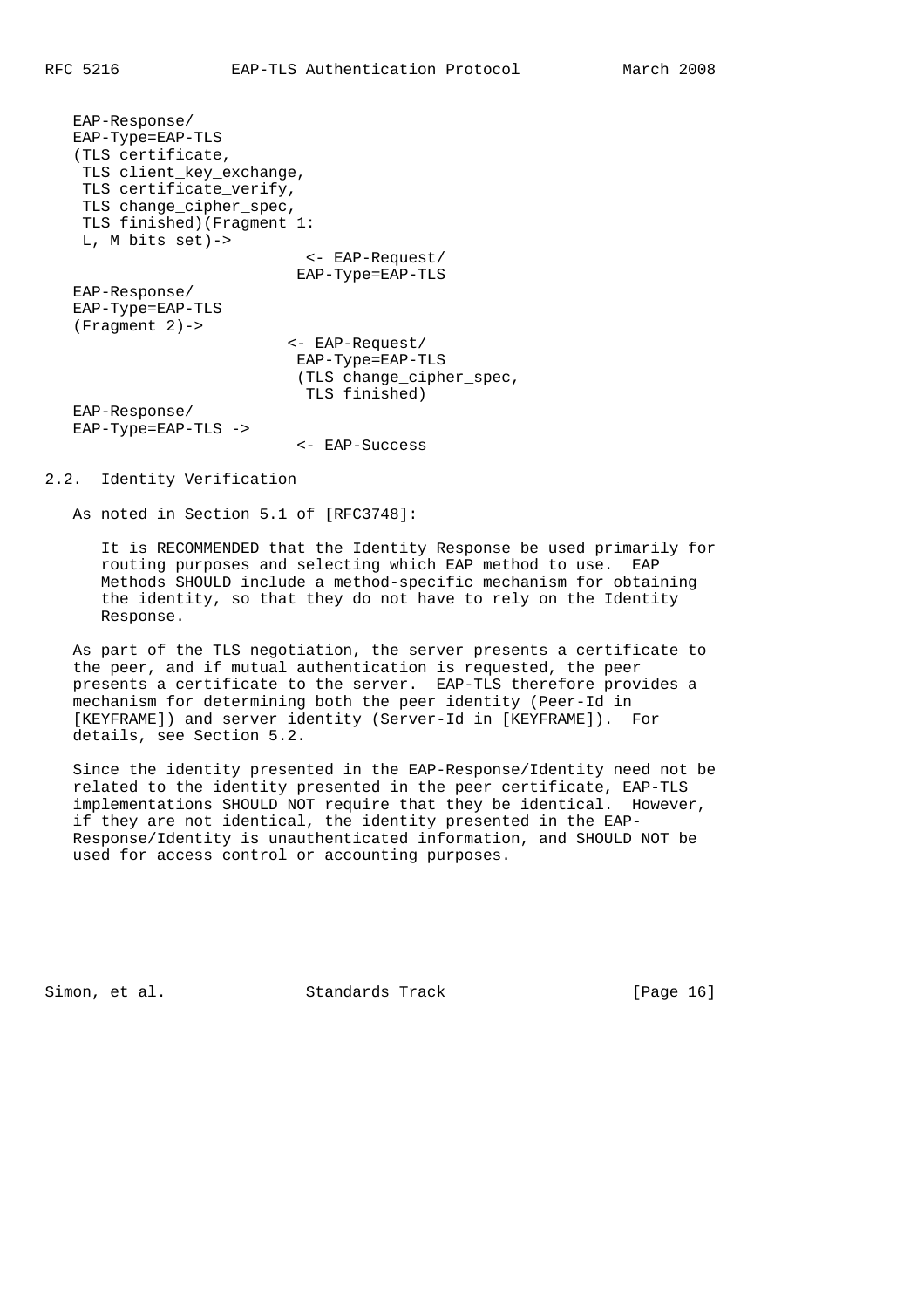#### 2.3. Key Hierarchy

 Figure 1 illustrates the TLS Key Hierarchy, described in [RFC4346] Section 6.3. The derivation proceeds as follows:

 master\_secret = TLS-PRF-48(pre\_master\_secret, "master secret", client.random || server.random) key\_block = TLS-PRF-X(master\_secret, "key expansion", server.random || client.random)

Where:

 TLS-PRF-X = TLS pseudo-random function defined in [RFC4346], computed to X octets.

 In EAP-TLS, the MSK, EMSK, and Initialization Vector (IV) are derived from the TLS master secret via a one-way function. This ensures that the TLS master secret cannot be derived from the MSK, EMSK, or IV unless the one-way function (TLS PRF) is broken. Since the MSK and EMSK are derived from the TLS master secret, if the TLS master secret is compromised then the MSK and EMSK are also compromised.

 The MSK is divided into two halves, corresponding to the "Peer to Authenticator Encryption Key" (Enc-RECV-Key, 32 octets) and "Authenticator to Peer Encryption Key" (Enc-SEND-Key, 32 octets).

 The IV is a 64-octet quantity that is a known value; octets 0-31 are known as the "Peer to Authenticator IV" or RECV-IV, and octets 32-63 are known as the "Authenticator to Peer IV", or SEND-IV.

Simon, et al. Standards Track [Page 17]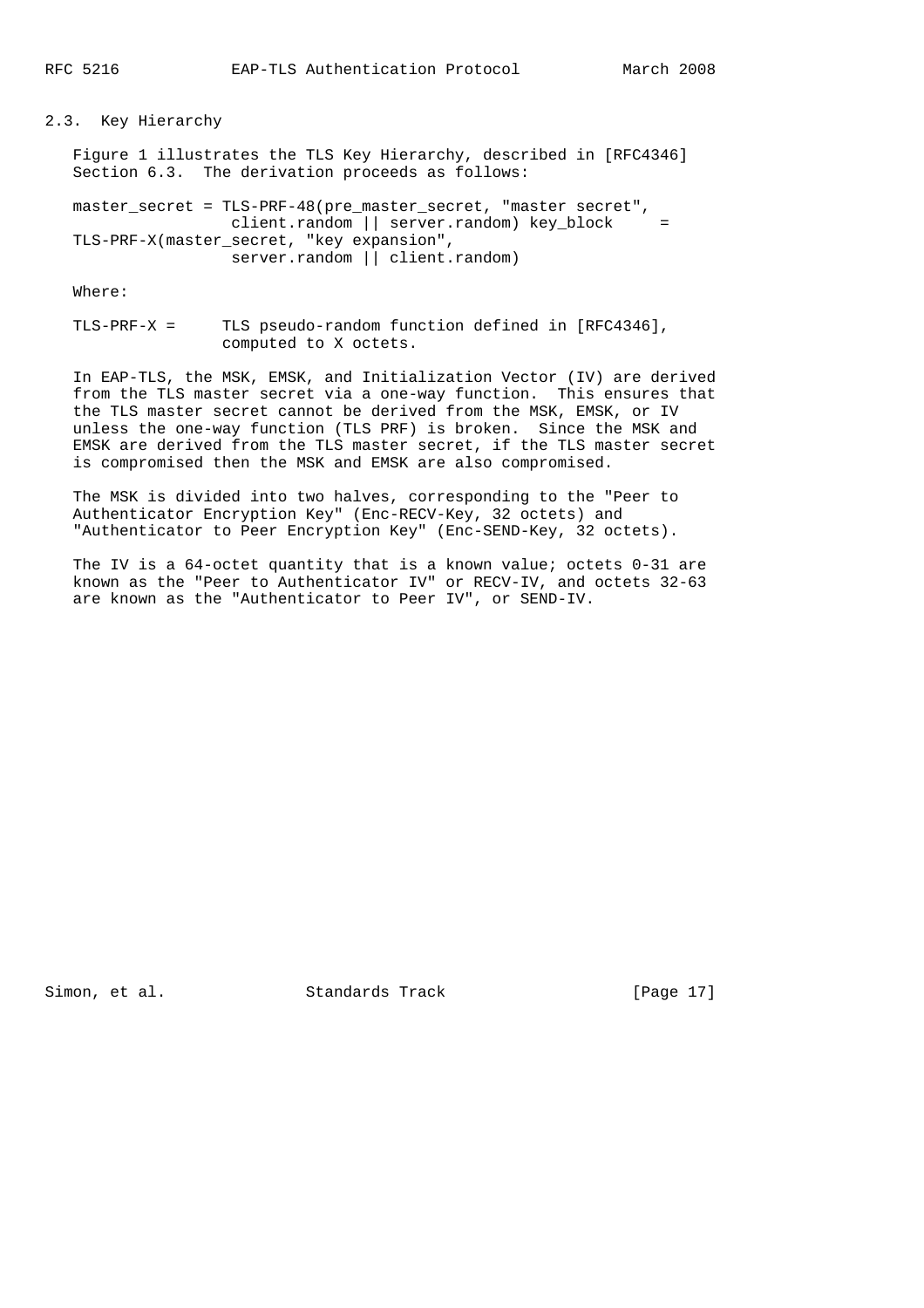

Figure 1 - TLS [RFC4346] Key Hierarchy

EAP-TLS derives exported keying material and parameters as follows:

|            | Key_Material = TLS-PRF-128(master_secret, "client EAP encryption",<br>client.random    server.random)                                             |
|------------|---------------------------------------------------------------------------------------------------------------------------------------------------|
| MSK        | $=$ Key Material(0,63)                                                                                                                            |
| EMSK       | $=$ Key Material(64,127)                                                                                                                          |
| IV.        | = TLS-PRF-64("", "client EAP encryption",                                                                                                         |
|            | client.random    server.random)                                                                                                                   |
|            | $Enc-RECV-Key = MSK(0,31) = Peer to Authentication Encryption Key$<br>(MS-MPPE-Recv-Key in [RFC2548]). Also known as the<br>PMK in [IEEE-802.11]. |
|            | $Enc-SEND-Key = MSK(32, 63) = Authentication to Peer Encryption Key$<br>(MS-MPPE-Send-Key in [RFC2548])                                           |
| RECV-IV    | $= IV(0, 31)$ = Peer to Authenticator Initialization Vector                                                                                       |
| SEND-IV    | $= IV(32, 63)$ = Authenticator to Peer Initialization<br>Vector                                                                                   |
| Session-Id | $= 0x0D$    client.random    server.random                                                                                                        |
|            |                                                                                                                                                   |

Simon, et al. Standards Track [Page 18]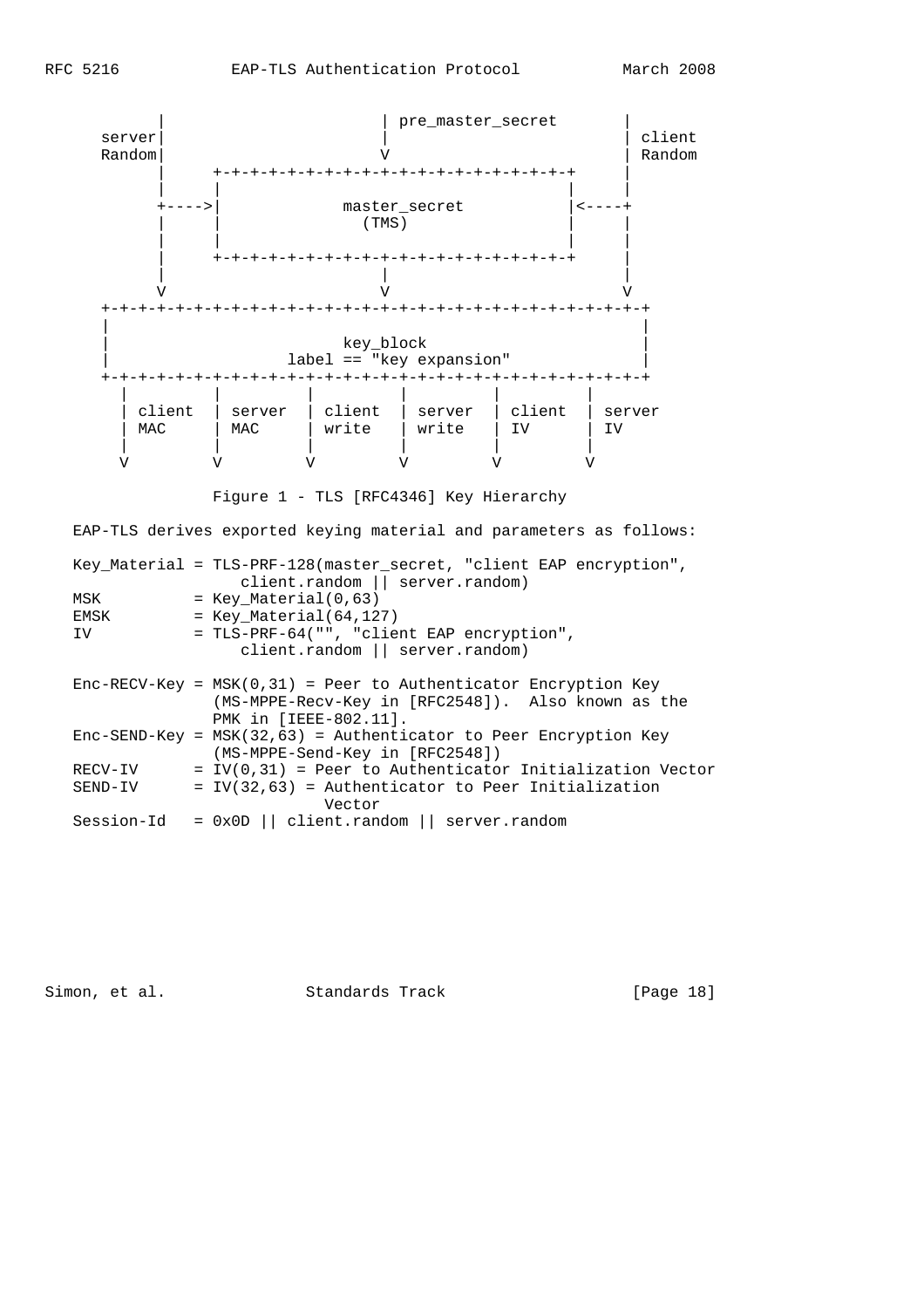Where:



Figure 2 - EAP-TLS Key Hierarchy

 The use of these keys is specific to the lower layer, as described in Section 2.1 of [KEYFRAME].

#### 2.4. Ciphersuite and Compression Negotiation

EAP-TLS implementations MUST support TLS v1.0.

 EAP-TLS implementations need not necessarily support all TLS ciphersuites listed in [RFC4346]. Not all TLS ciphersuites are supported by available TLS tool kits, and licenses may be required in some cases.

Simon, et al. Standards Track [Page 19]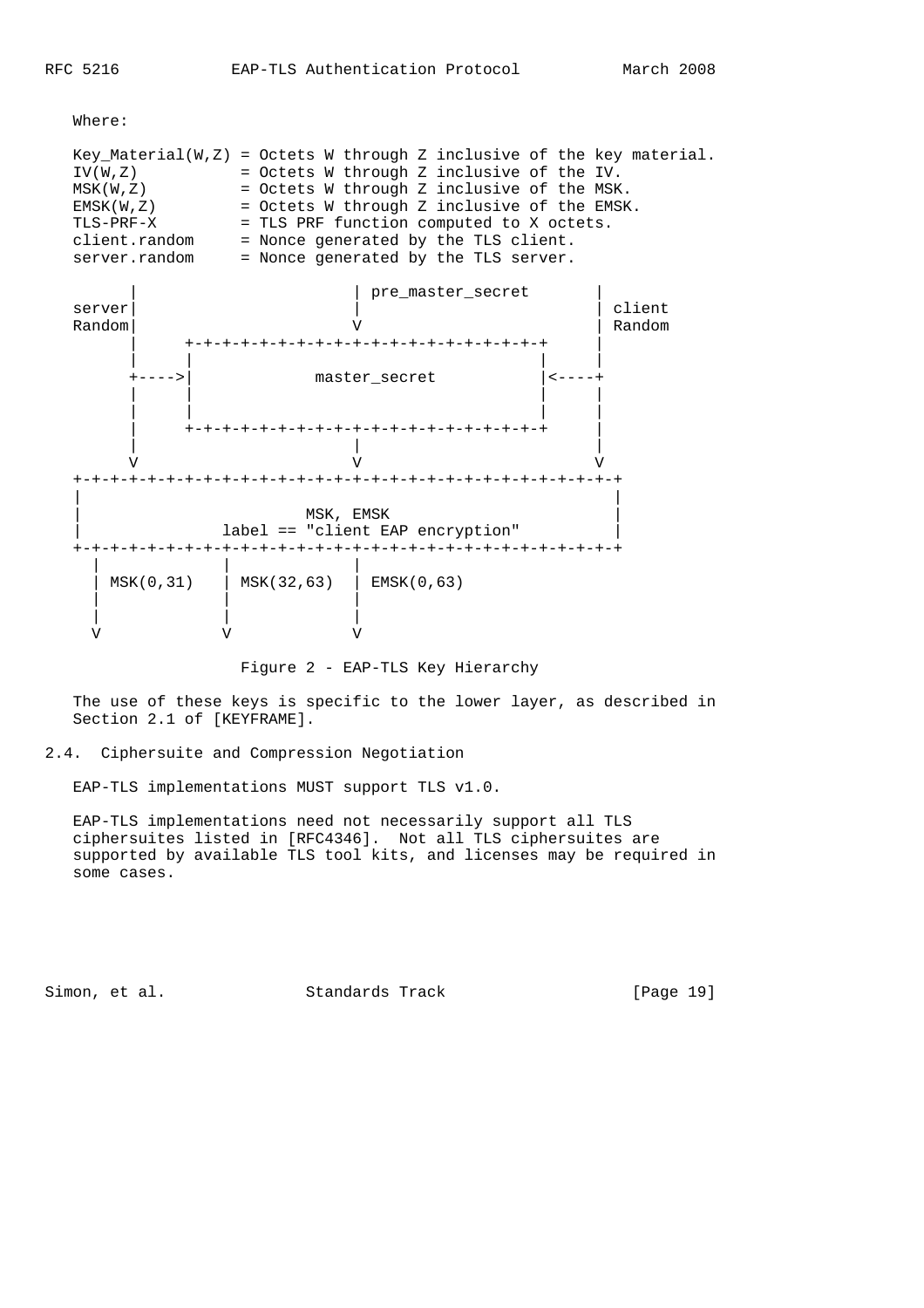To ensure interoperability, EAP-TLS peers and servers MUST support the TLS [RFC4346] mandatory-to-implement ciphersuite:

TLS\_RSA\_WITH\_3DES\_EDE\_CBC\_SHA

 EAP-TLS peers and servers SHOULD also support and be able to negotiate the following TLS ciphersuites:

TLS\_RSA\_WITH\_RC4\_128\_SHA [RFC4346] TLS\_RSA\_WITH\_AES\_128\_CBC\_SHA [RFC3268]

 In addition, EAP-TLS servers SHOULD support and be able to negotiate the following TLS ciphersuite:

TLS RSA WITH RC4 128 MD5 [RFC4346]

 Since TLS supports ciphersuite negotiation, peers completing the TLS negotiation will also have selected a ciphersuite, which includes encryption and hashing methods. Since the ciphersuite negotiated within EAP-TLS applies only to the EAP conversation, TLS ciphersuite negotiation MUST NOT be used to negotiate the ciphersuites used to secure data.

 TLS also supports compression as well as ciphersuite negotiation. However, during the EAP-TLS conversation the EAP peer and server MUST NOT request or negotiate compression.

3. Detailed Description of the EAP-TLS Protocol

3.1. EAP-TLS Request Packet

 A summary of the EAP-TLS Request packet format is shown below. The fields are transmitted from left to right.

|                    |            | 0 1 2 3 4 5 6 7 8 9 0 1 2 3 4 5 6 7 8 9 0 1 2 3 4 5 6 7 8 9 |  |  |
|--------------------|------------|-------------------------------------------------------------|--|--|
|                    |            |                                                             |  |  |
| Code               | Identifier | Length                                                      |  |  |
|                    |            |                                                             |  |  |
| Type               | Flaqs      | TLS Message Length                                          |  |  |
|                    |            |                                                             |  |  |
| TLS Message Length |            | TLS Data                                                    |  |  |
|                    |            |                                                             |  |  |

Code

1

Simon, et al. Standards Track [Page 20]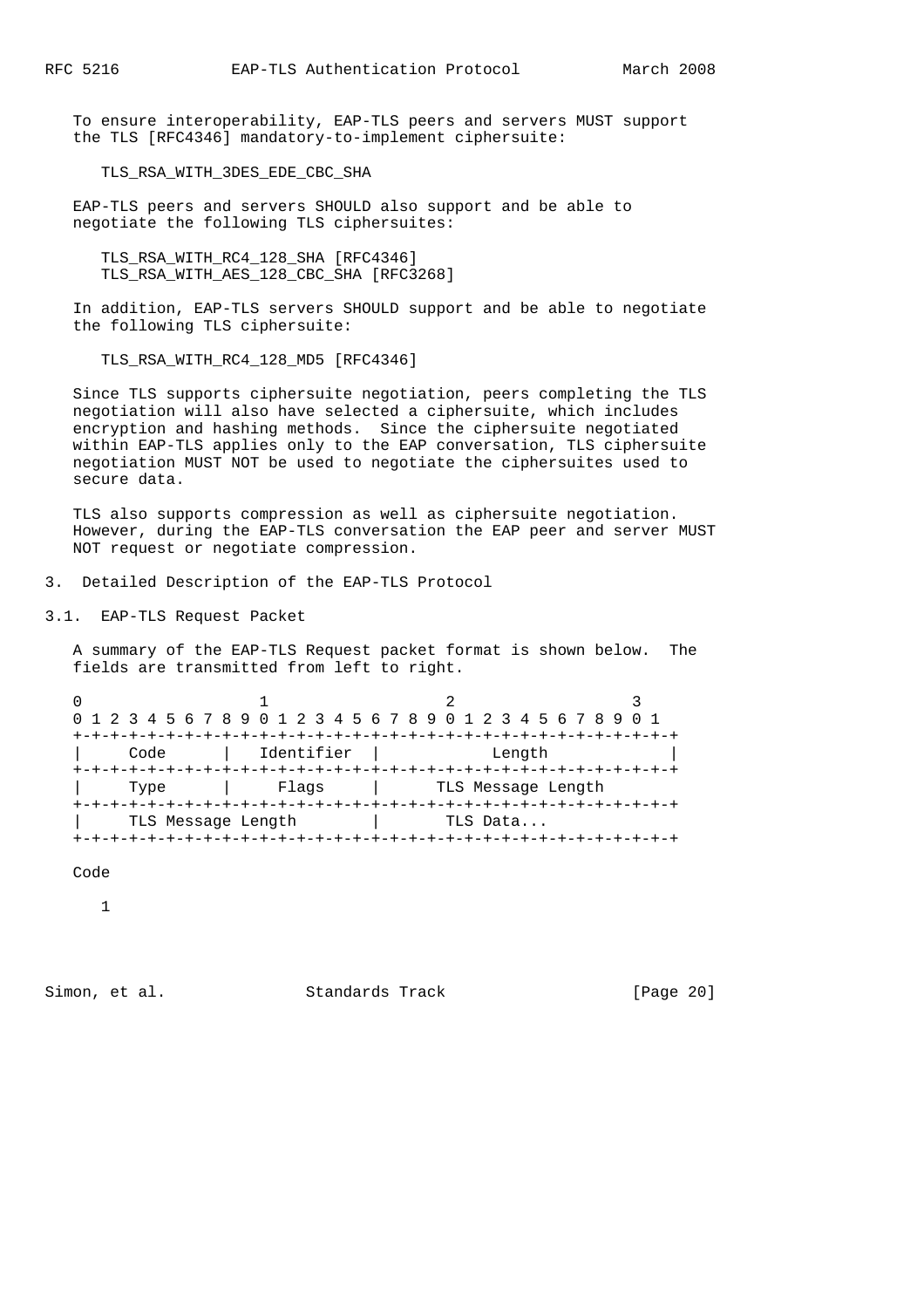#### Identifier

 The Identifier field is one octet and aids in matching responses with requests. The Identifier field MUST be changed on each Request packet.

#### Length

 The Length field is two octets and indicates the length of the EAP packet including the Code, Identifier, Length, Type, and Data fields. Octets outside the range of the Length field should be treated as Data Link Layer padding and MUST be ignored on reception.

## Type

13 -- EAP-TLS

#### Flags

 0 1 2 3 4 5 6 7 8 +-+-+-+-+-+-+-+-+ |L M S R R R R R| +-+-+-+-+-+-+-+-+ L = Length included

 M = More fragments S = EAP-TLS start R = Reserved

 The L bit (length included) is set to indicate the presence of the four-octet TLS Message Length field, and MUST be set for the first fragment of a fragmented TLS message or set of messages. The M bit (more fragments) is set on all but the last fragment. The S bit (EAP-TLS start) is set in an EAP-TLS Start message. This differentiates the EAP-TLS Start message from a fragment acknowledgment. Implementations of this specification MUST set the reserved bits to zero, and MUST ignore them on reception.

#### TLS Message Length

 The TLS Message Length field is four octets, and is present only if the L bit is set. This field provides the total length of the TLS message or set of messages that is being fragmented.

Simon, et al. Standards Track [Page 21]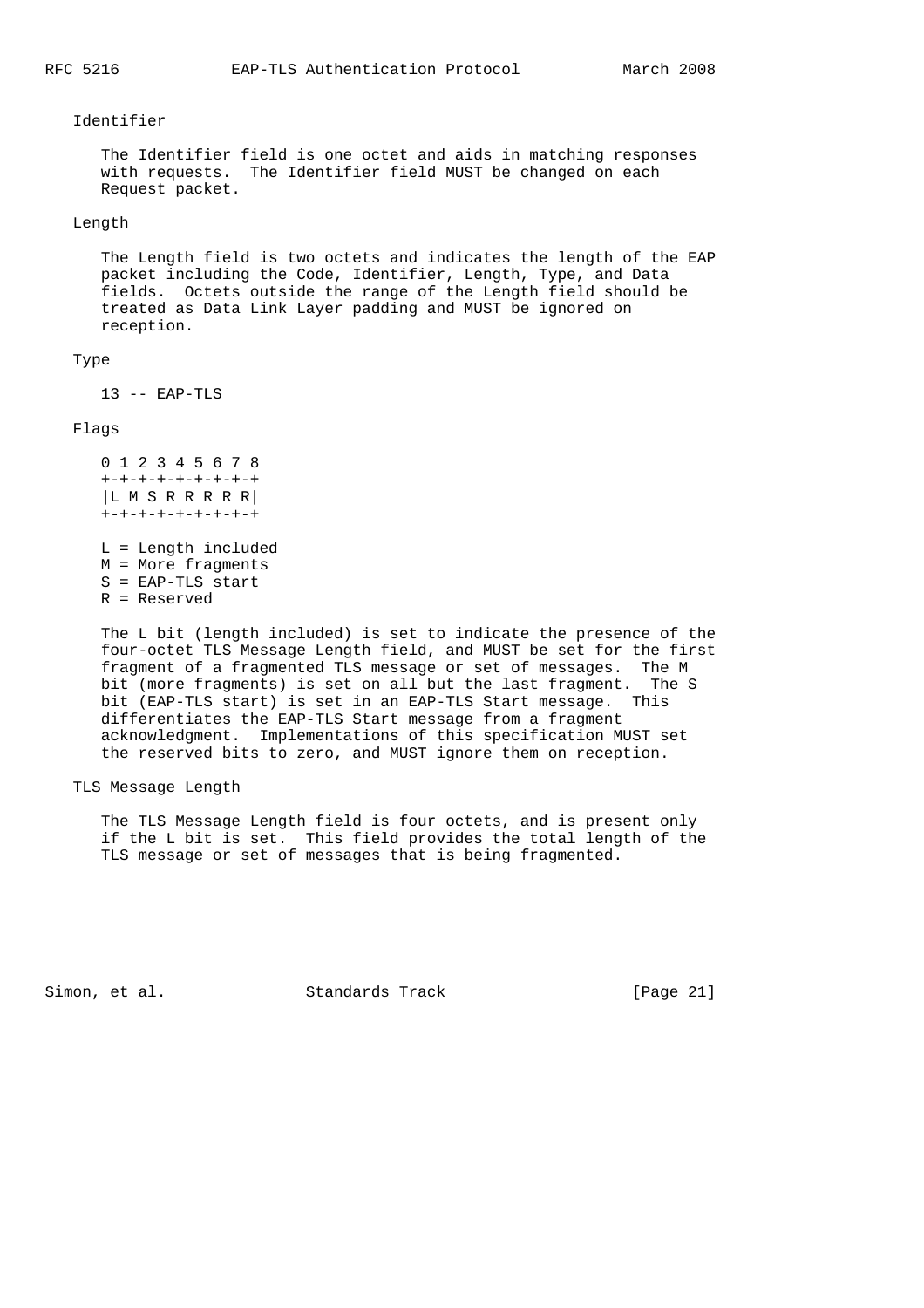## TLS data

 The TLS data consists of the encapsulated TLS packet in TLS record format.

3.2. EAP-TLS Response Packet

 A summary of the EAP-TLS Response packet format is shown below. The fields are transmitted from left to right.

|                    |            | 0 1 2 3 4 5 6 7 8 9 0 1 2 3 4 5 6 7 8 9 0 1 2 3 4 5 6 7 8 9 0 1 |  |
|--------------------|------------|-----------------------------------------------------------------|--|
|                    |            | --+-+-+-+-+-+-+-+-+-+-+-+-+-+-+-                                |  |
| Code               | Identifier | Length                                                          |  |
|                    |            |                                                                 |  |
| Type               | Flags      | TLS Message Length                                              |  |
|                    |            |                                                                 |  |
| TLS Message Length |            | TLS Data                                                        |  |
|                    |            |                                                                 |  |

Code

2

#### Identifier

 The Identifier field is one octet and MUST match the Identifier field from the corresponding request.

#### Length

 The Length field is two octets and indicates the length of the EAP packet including the Code, Identifier, Length, Type, and Data fields. Octets outside the range of the Length field should be treated as Data Link Layer padding and MUST be ignored on reception.

#### Type

13 -- EAP-TLS

Simon, et al. Standards Track [Page 22]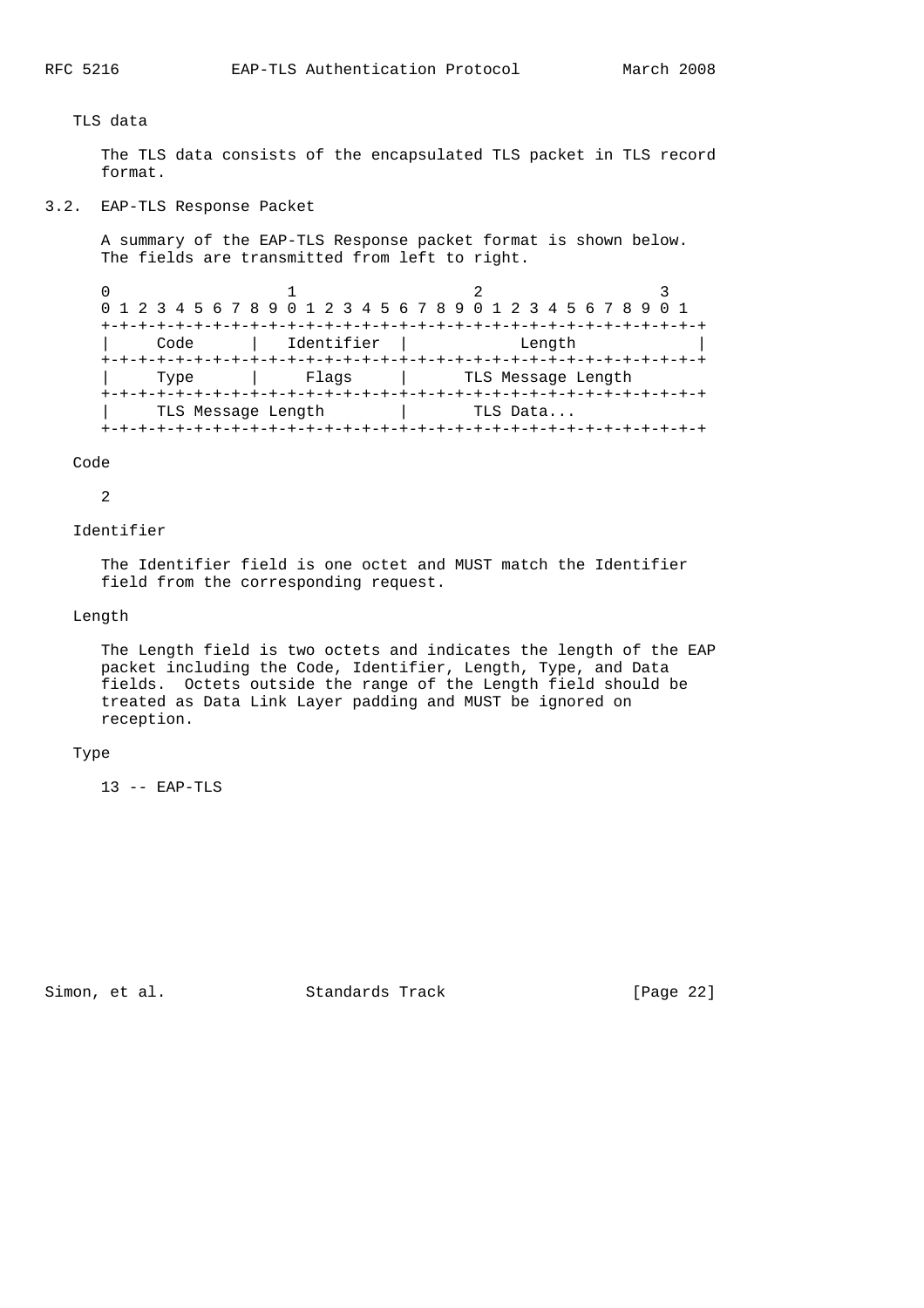Flags

 0 1 2 3 4 5 6 7 8 +-+-+-+-+-+-+-+-+ |L M R R R R R R| +-+-+-+-+-+-+-+-+

 L = Length included M = More fragments R = Reserved

 The L bit (length included) is set to indicate the presence of the four-octet TLS Message Length field, and MUST be set for the first fragment of a fragmented TLS message or set of messages. The M bit (more fragments) is set on all but the last fragment. Implementations of this specification MUST set the reserved bits to zero, and MUST ignore them on reception.

TLS Message Length

 The TLS Message Length field is four octets, and is present only if the L bit is set. This field provides the total length of the TLS message or set of messages that is being fragmented.

TLS data

 The TLS data consists of the encapsulated TLS packet in TLS record format.

4. IANA Considerations

 IANA has allocated EAP Type 13 for EAP-TLS. The allocation has been updated to reference this document.

Simon, et al. Standards Track [Page 23]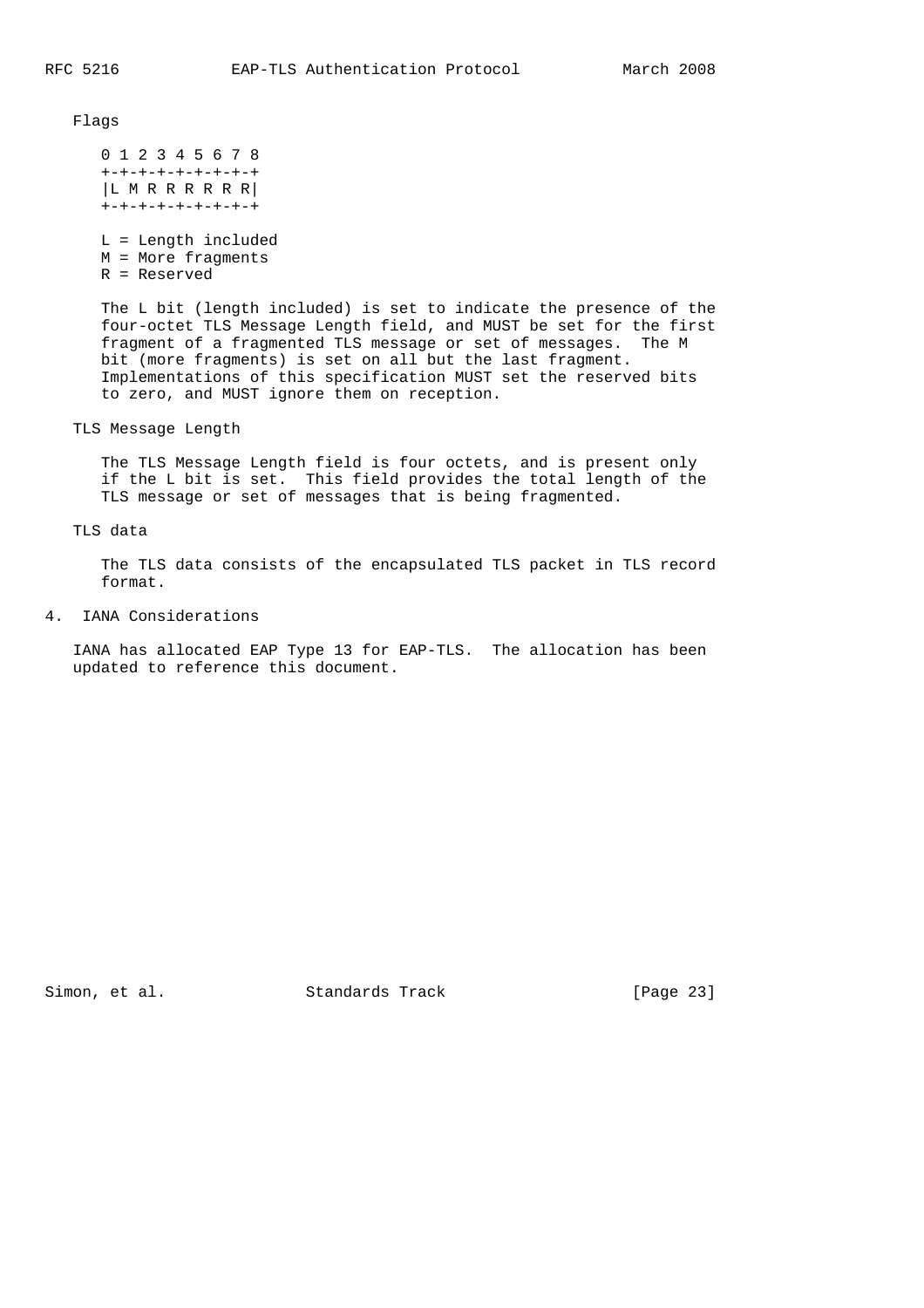#### 5. Security Considerations

5.1. Security Claims

 EAP security claims are defined in Section 7.2.1 of [RFC3748]. The security claims for EAP-TLS are as follows:

| Auth, mechanism:         | Certificates      |
|--------------------------|-------------------|
| Ciphersuite negotiation: | Yes [4]           |
| Mutual authentication:   | Yes [1]           |
| Integrity protection:    | Yes [1]           |
| Replay protection:       | Yes [1]           |
| Confidentiality:         | Yes [2]           |
| Key derivation:          | Yes               |
| Key strength:            | $\lceil 3 \rceil$ |
| Dictionary attack prot.: | Yes               |
| Fast reconnect:          | Yes               |
| Crypt. binding:          | N/A               |
| Session independence:    | Yes [1]           |
| Fraqmentation:           | Yes               |
| Channel binding:         | Nο                |

 Notes -----

 [1] A formal proof of the security of EAP-TLS when used with [IEEE-802.11] is provided in [He]. This proof relies on the assumption that the private key pairs used by the EAP peer and server are not shared with other parties or applications. For example, a backend authentication server supporting EAP-TLS SHOULD NOT utilize the same certificate with https.

[2] Privacy is an optional feature described in Section 2.1.4.

 [3] Section 5 of BCP 86 [RFC3766] offers advice on the required RSA or Diffie-Hellman (DH) module and Digital Signature Algorithm (DSA) subgroup size in bits, for a given level of attack resistance in bits. For example, a 2048-bit RSA key is recommended to provide 128-bit equivalent key strength. The National Institute of Standards and Technology (NIST) also offers advice on appropriate key sizes in [SP800-57].

 [4] EAP-TLS inherits the secure ciphersuite negotiation features of TLS, including key derivation function negotiation when utilized with TLS v1.2 [RFC4346bis].

Simon, et al. Standards Track [Page 24]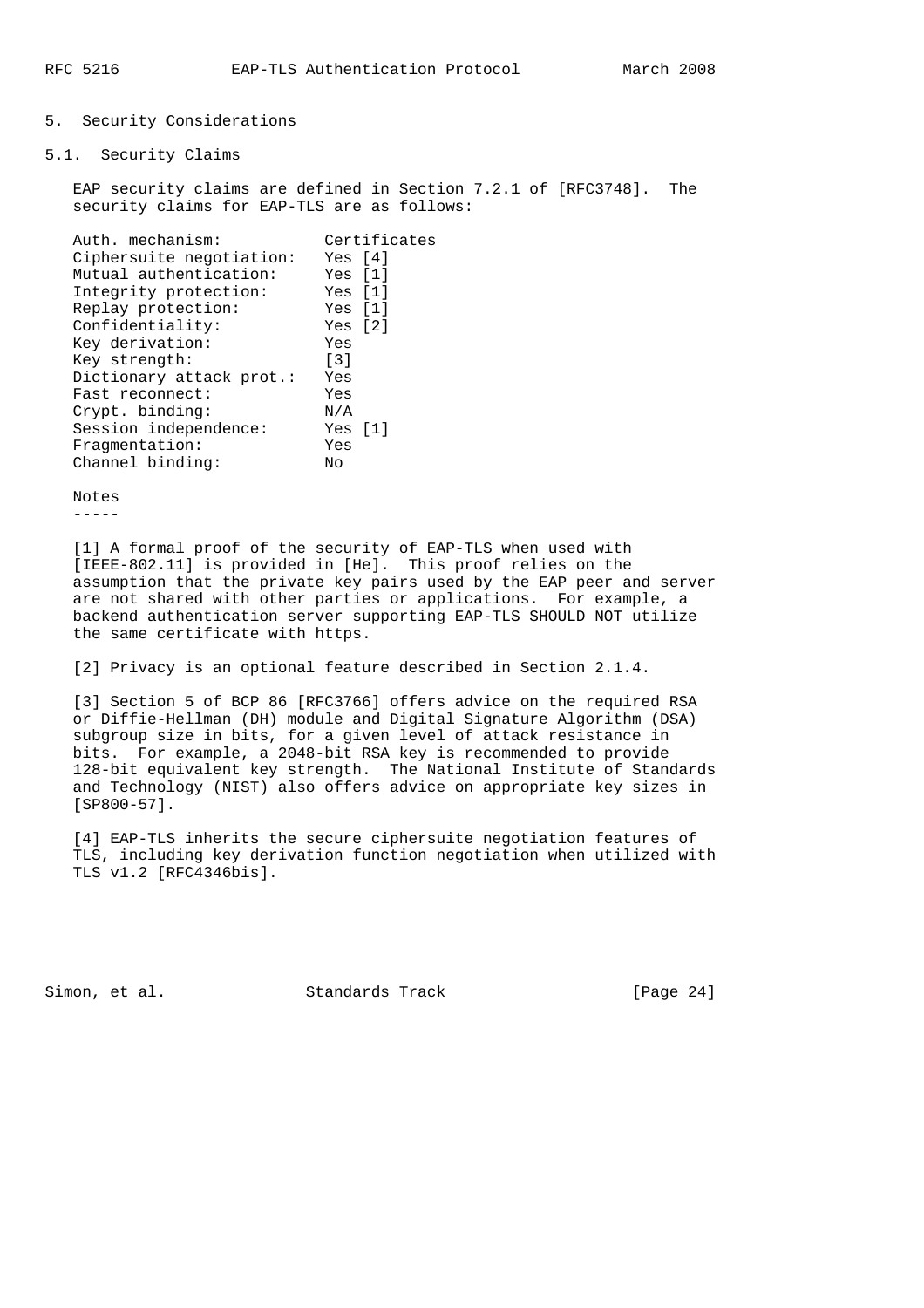#### 5.2. Peer and Server Identities

 The EAP-TLS peer name (Peer-Id) represents the identity to be used for access control and accounting purposes. The Server-Id represents the identity of the EAP server. Together the Peer-Id and Server-Id name the entities involved in deriving the MSK/EMSK.

 In EAP-TLS, the Peer-Id and Server-Id are determined from the subject or subjectAltName fields in the peer and server certificates. For details, see Section 4.1.2.6 of [RFC3280]. Where the subjectAltName field is present in the peer or server certificate, the Peer-Id or Server-Id MUST be set to the contents of the subjectAltName. If subject naming information is present only in the subjectAltName extension of a peer or server certificate, then the subject field MUST be an empty sequence and the subjectAltName extension MUST be critical.

Where the peer identity represents a host, a subjectAltName of type dnsName SHOULD be present in the peer certificate. Where the peer identity represents a user and not a resource, a subjectAltName of type rfc822Name SHOULD be used, conforming to the grammar for the Network Access Identifier (NAI) defined in Section 2.1 of [RFC4282]. If a dnsName or rfc822Name are not available, other field types (for example, a subjectAltName of type ipAddress or uniformResourceIdentifier) MAY be used.

 A server identity will typically represent a host, not a user or a resource. As a result, a subjectAltName of type dnsName SHOULD be present in the server certificate. If a dnsName is not available other field types (for example, a subjectAltName of type ipAddress or uniformResourceIdentifier) MAY be used.

 Conforming implementations generating new certificates with Network Access Identifiers (NAIs) MUST use the rfc822Name in the subject alternative name field to describe such identities. The use of the subject name field to contain an emailAddress Relative Distinguished Name (RDN) is deprecated, and MUST NOT be used. The subject name field MAY contain other RDNs for representing the subject's identity.

 Where it is non-empty, the subject name field MUST contain an X.500 distinguished name (DN). If subject naming information is present only in the subject name field of a peer certificate and the peer identity represents a host or device, the subject name field SHOULD contain a CommonName (CN) RDN or serialNumber RDN. If subject naming information is present only in the subject name field of a server certificate, then the subject name field SHOULD contain a CN RDN or serialNumber RDN.

Simon, et al. Standards Track [Page 25]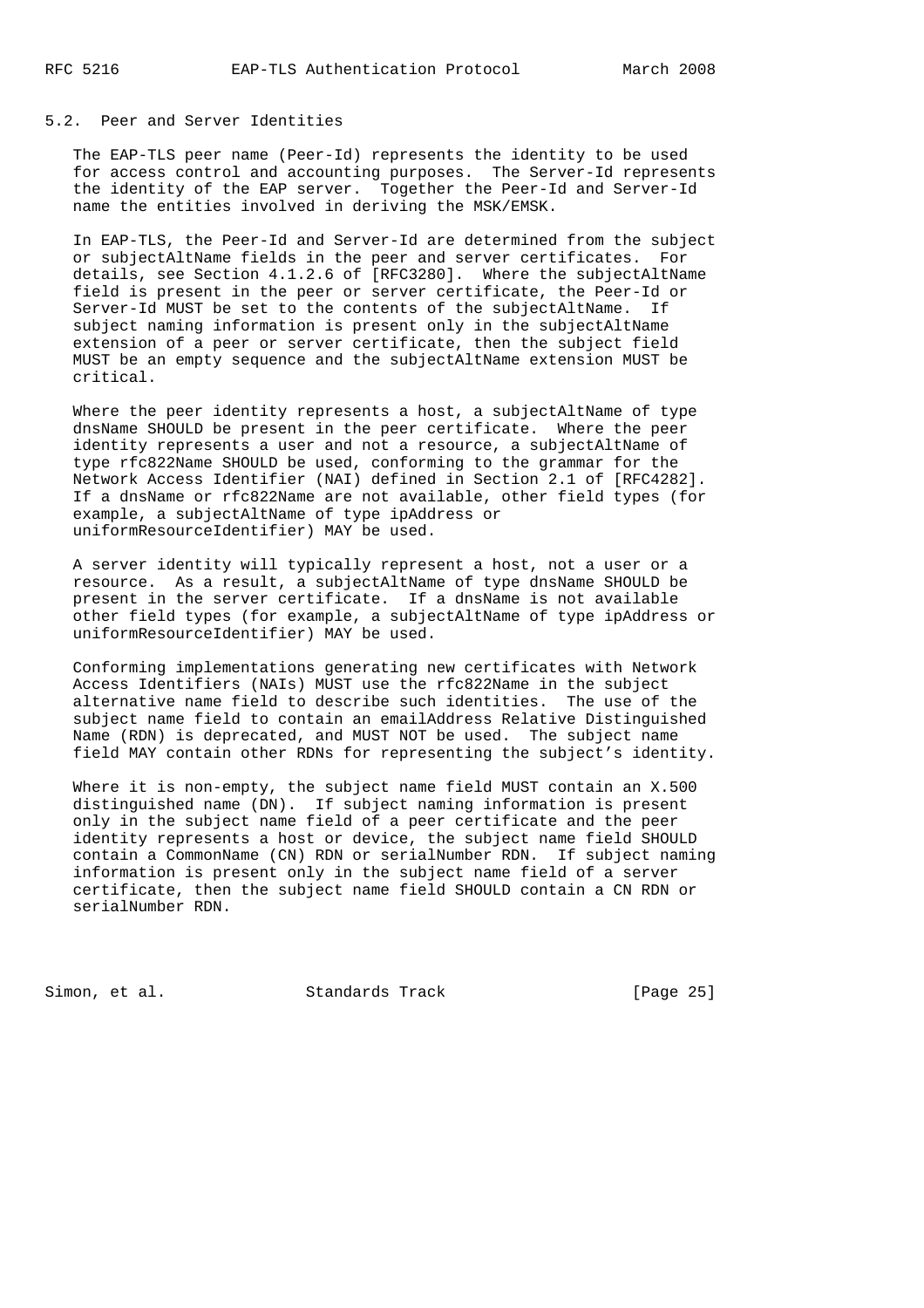It is possible for more than one subjectAltName field to be present in a peer or server certificate in addition to an empty or non-empty subject distinguished name. EAP-TLS implementations supporting export of the Peer-Id and Server-Id SHOULD export all the subjectAltName fields within Peer-Ids or Server-Ids, and SHOULD also export a non-empty subject distinguished name field within the Peer- Ids or Server-Ids. All of the exported Peer-Ids and Server-Ids are considered valid.

 EAP-TLS implementations supporting export of the Peer-Id and Server- Id SHOULD export Peer-Ids and Server-Ids in the same order in which they appear within the certificate. Such canonical ordering would aid in comparison operations and would enable using those identifiers for key derivation if that is deemed useful. However, the ordering of fields within the certificate SHOULD NOT be used for access control.

## 5.3. Certificate Validation

 Since the EAP-TLS server is typically connected to the Internet, it SHOULD support validating the peer certificate using RFC 3280 [RFC3280] compliant path validation, including the ability to retrieve intermediate certificates that may be necessary to validate the peer certificate. For details, see Section 4.2.2.1 of [RFC3280].

 Where the EAP-TLS server is unable to retrieve intermediate certificates, either it will need to be pre-configured with the necessary intermediate certificates to complete path validation or it will rely on the EAP-TLS peer to provide this information as part of the TLS handshake (see Section 7.4.6 of [RFC4346]).

 In contrast to the EAP-TLS server, the EAP-TLS peer may not have Internet connectivity. Therefore, the EAP-TLS server SHOULD provide its entire certificate chain minus the root to facilitate certificate validation by the peer. The EAP-TLS peer SHOULD support validating the server certificate using RFC 3280 [RFC3280] compliant path validation.

 Once a TLS session is established, EAP-TLS peer and server implementations MUST validate that the identities represented in the certificate are appropriate and authorized for use with EAP-TLS. The authorization process makes use of the contents of the certificates as well as other contextual information. While authorization requirements will vary from deployment to deployment, it is RECOMMENDED that implementations be able to authorize based on the EAP-TLS Peer-Id and Server-Id determined as described in Section 5.2.

Simon, et al. Standards Track [Page 26]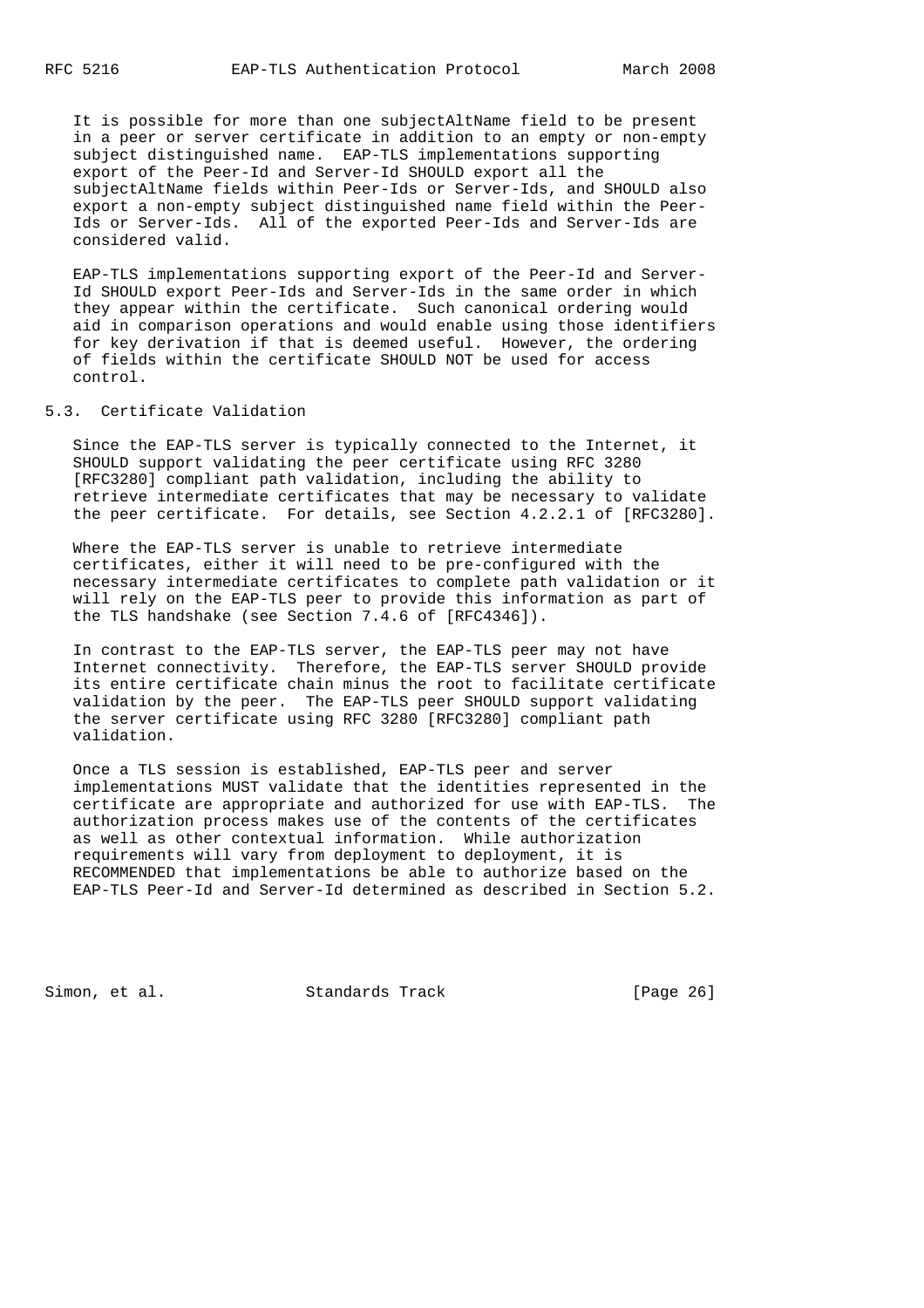In the case of the EAP-TLS peer, this involves ensuring that the certificate presented by the EAP-TLS server was intended to be used as a server certificate. Implementations SHOULD use the Extended Key Usage (see Section 4.2.1.13 of [RFC3280]) extension and ensure that at least one of the following is true:

- 1) The certificate issuer included no Extended Key Usage identifiers in the certificate.
- 2) The issuer included the anyExtendedKeyUsage identifier in the certificate (see Section 4.2.1.13 of [RFC3280]).
- 3) The issuer included the id-kp-serverAuth identifier in the certificate (see Section 4.2.1.13 [RFC3280]).

 When performing this comparison, implementations MUST follow the validation rules specified in Section 3.1 of [RFC2818]. In the case of the server, this involves ensuring the certificate presented by the EAP-TLS peer was intended to be used as a client certificate. Implementations SHOULD use the Extended Key Usage (see Section 4.2.1.13 [RFC3280]) extension and ensure that at least one of the following is true:

- 1) The certificate issuer included no Extended Key Usage identifiers in the certificate.
- 2) The issuer included the anyExtendedKeyUsage identifier in the certificate (see Section 4.2.1.13 of [RFC3280]).
- 3) The issuer included the id-kp-clientAuth identifier in the certificate (see Section 4.2.1.13 of [RFC3280]).

# 5.4. Certificate Revocation

 Certificates are long-lived assertions of identity. Therefore, it is important for EAP-TLS implementations to be capable of checking whether these assertions have been revoked.

 EAP-TLS peer and server implementations MUST support the use of Certificate Revocation Lists (CRLs); for details, see Section 3.3 of [RFC3280]. EAP-TLS peer and server implementations SHOULD also support the Online Certificate Status Protocol (OCSP), described in "X.509 Internet Public Key Infrastructure Online Certificate Status Protocol - OCSP" [RFC2560]. OCSP messages are typically much smaller than CRLs, which can shorten connection times especially in bandwidth-constrained environments. While EAP-TLS servers are typically connected to the Internet during the EAP conversation, an EAP-TLS peer may not have Internet connectivity until authentication completes.

Simon, et al. Standards Track [Page 27]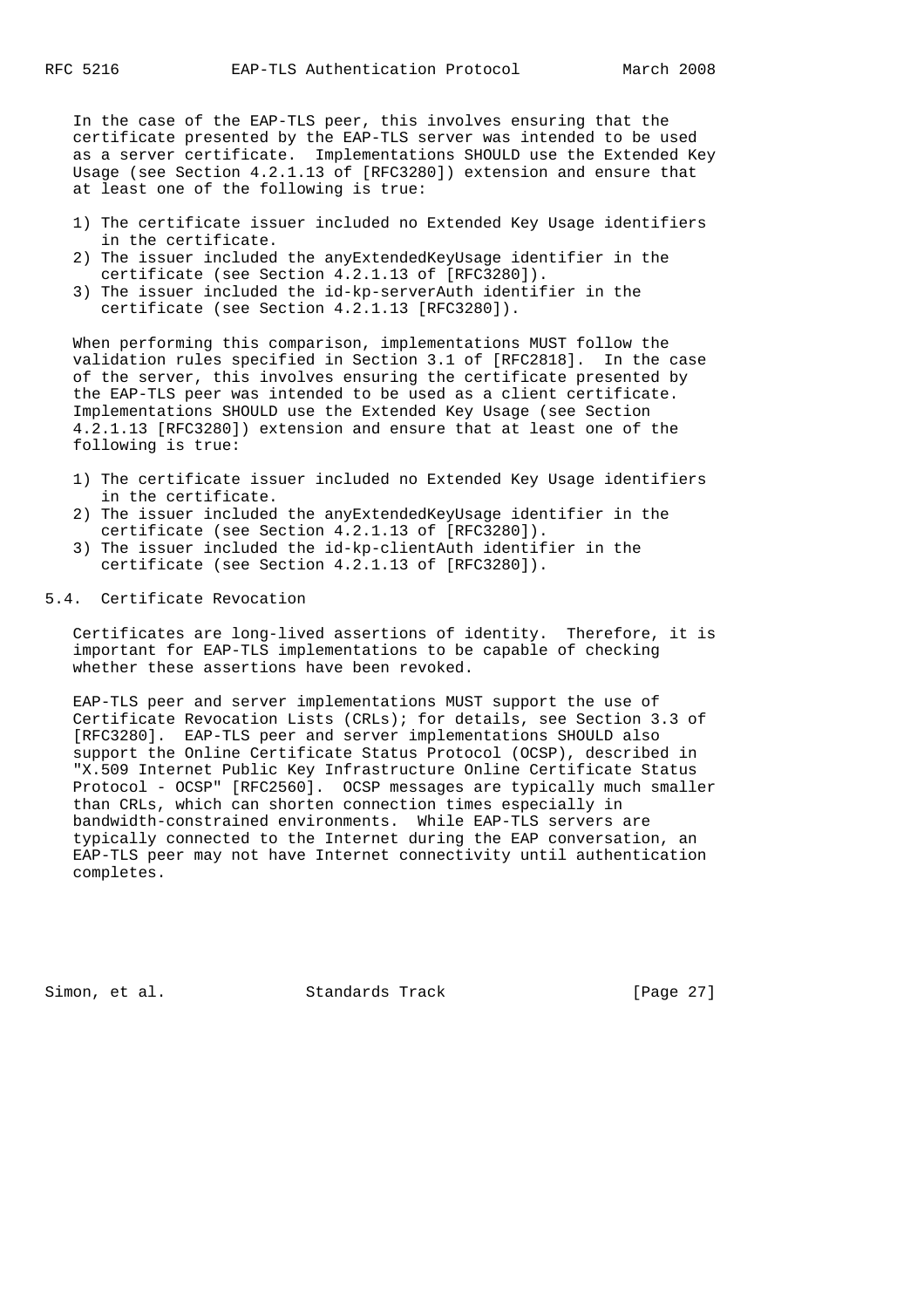In the case where the peer is initiating a voluntary Layer 2 tunnel using PPTP [RFC2637] or L2TP [RFC2661], the peer will typically already have a PPP interface and Internet connectivity established at the time of tunnel initiation.

 However, in the case where the EAP-TLS peer is attempting to obtain network access, it will not have network connectivity and is therefore not capable of checking for certificate revocation until after authentication completes and network connectivity is available. For this reason, EAP-TLS peers and servers SHOULD implement Certificate Status Request messages, as described in "Transport Layer Security (TLS) Extensions", Section 3.6 of [RFC4366]. To enable revocation checking in situations where servers do not support Certificate Status Request messages and network connectivity is not available prior to authentication completion, peer implementations MUST also support checking for certificate revocation after authentication completes and network connectivity is available, and they SHOULD utilize this capability by default.

5.5. Packet Modification Attacks

 The integrity protection of EAP-TLS packets does not extend to the EAP header fields (Code, Identifier, Length) or the Type or Flags fields. As a result, these fields can be modified by an attacker.

 In most cases, modification of the Code or Identifier fields will only result in a denial-of-service attack. However, an attacker can add additional data to an EAP-TLS packet so as to cause it to be longer than implied by the Length field. EAP peers, authenticators, or servers that do not check for this could be vulnerable to a buffer overrun.

 It is also possible for an attacker to modify the Type or Flags fields. By modifying the Type field, an attacker could cause one TLS-based EAP method to be negotiated instead of another. For example, the EAP-TLS Type field (13) could be changed to indicate another TLS-based EAP method. Unless the alternative TLS-based EAP method utilizes a different key derivation formula, it is possible that an EAP method conversation altered by a man-in-the-middle could run all the way to completion without detection. Unless the ciphersuite selection policies are identical for all TLS-based EAP methods utilizing the same key derivation formula, it may be possible for an attacker to mount a successful downgrade attack, causing the peer to utilize an inferior ciphersuite or TLS-based EAP method.

Simon, et al. Standards Track [Page 28]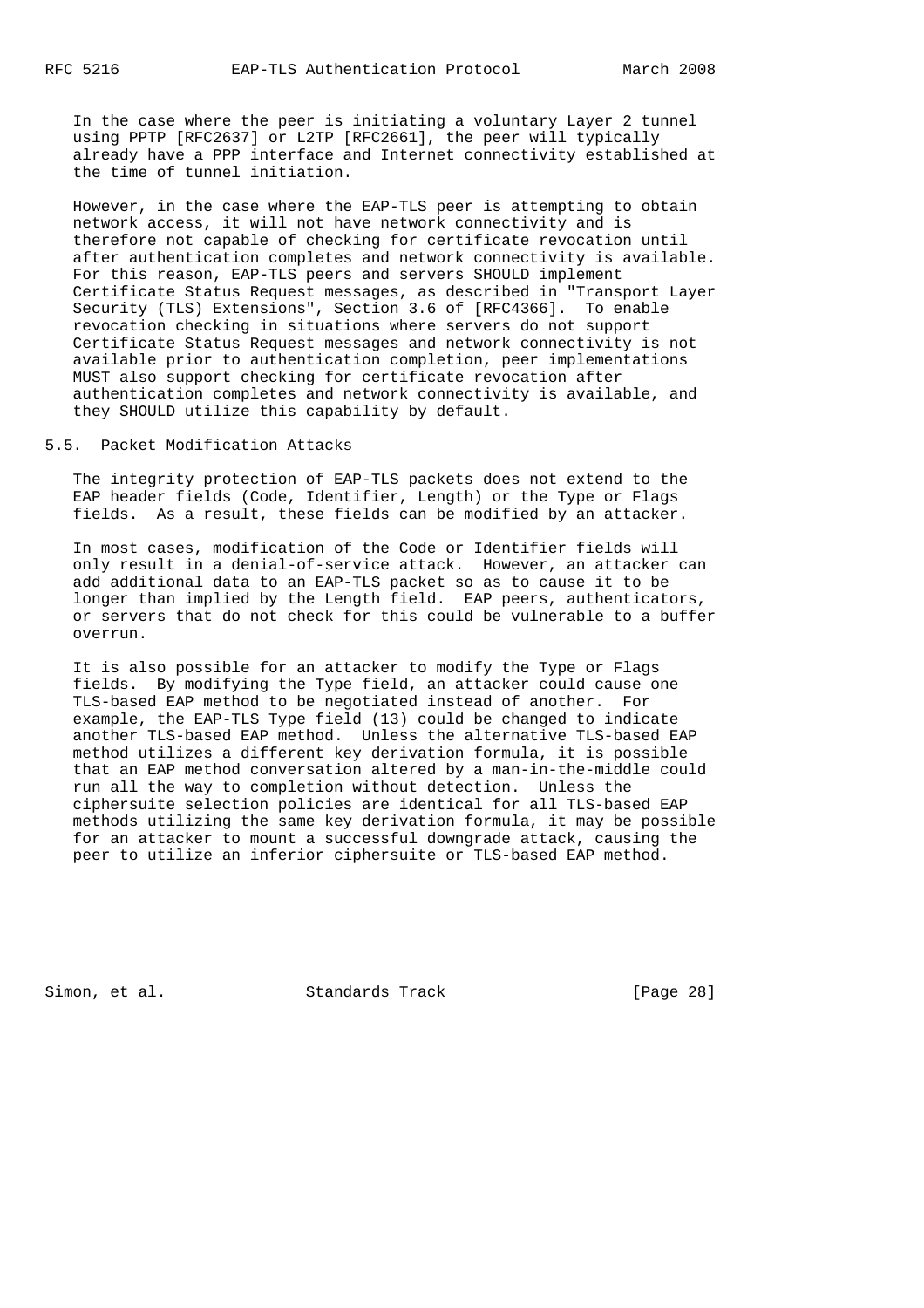## 6. References

6.1. Normative References

- [RFC2119] Bradner, S., "Key words for use in RFCs to Indicate Requirement Levels", BCP 14, RFC 2119, March 1997.
- [RFC2560] Myers, M., Ankney, R., Malpani, A., Galperin, S., and C. Adams, "X.509 Internet Public Key Infrastructure Online Certificate Status Protocol - OCSP", RFC 2560, June 1999.
- [RFC2818] Rescorla, E., "HTTP Over TLS", RFC 2818, May 2000.
- [RFC3268] Chown, P., "Advanced Encryption Standard (AES) Ciphersuites for Transport Layer Security (TLS)", RFC 3268, June 2002.
- [RFC3280] Housley, R., Polk, W., Ford, W., and D. Solo, "Internet X.509 Public Key Infrastructure Certificate and Certificate Revocation List (CRL) Profile", RFC 3280, April 2002.
- [RFC3748] Aboba, B., Blunk, L., Vollbrecht, J., Carlson, J., and H. Levkowetz, Ed., "Extensible Authentication Protocol (EAP)", RFC 3748, June 2004.
- [RFC4282] Aboba, B., Beadles, M., Arkko, J., and P. Eronen, "The Network Access Identifier", RFC 4282, December 2005.
- [RFC4346] Dierks, T. and E. Rescorla, "The Transport Layer Security (TLS) Protocol Version 1.1", RFC 4346, April 2006.
- [RFC4366] Blake-Wilson, S., Nystrom, M., Hopwood, D., Mikkelsen, J., and T. Wright, "Transport Layer Security (TLS) Extensions", RFC 4366, April 2006.
- 6.2. Informative References
	- [IEEE-802.1X] Institute of Electrical and Electronics Engineers, "Local and Metropolitan Area Networks: Port-Based Network Access Control", IEEE Standard 802.1X-2004, December 2004.

Simon, et al. Standards Track [Page 29]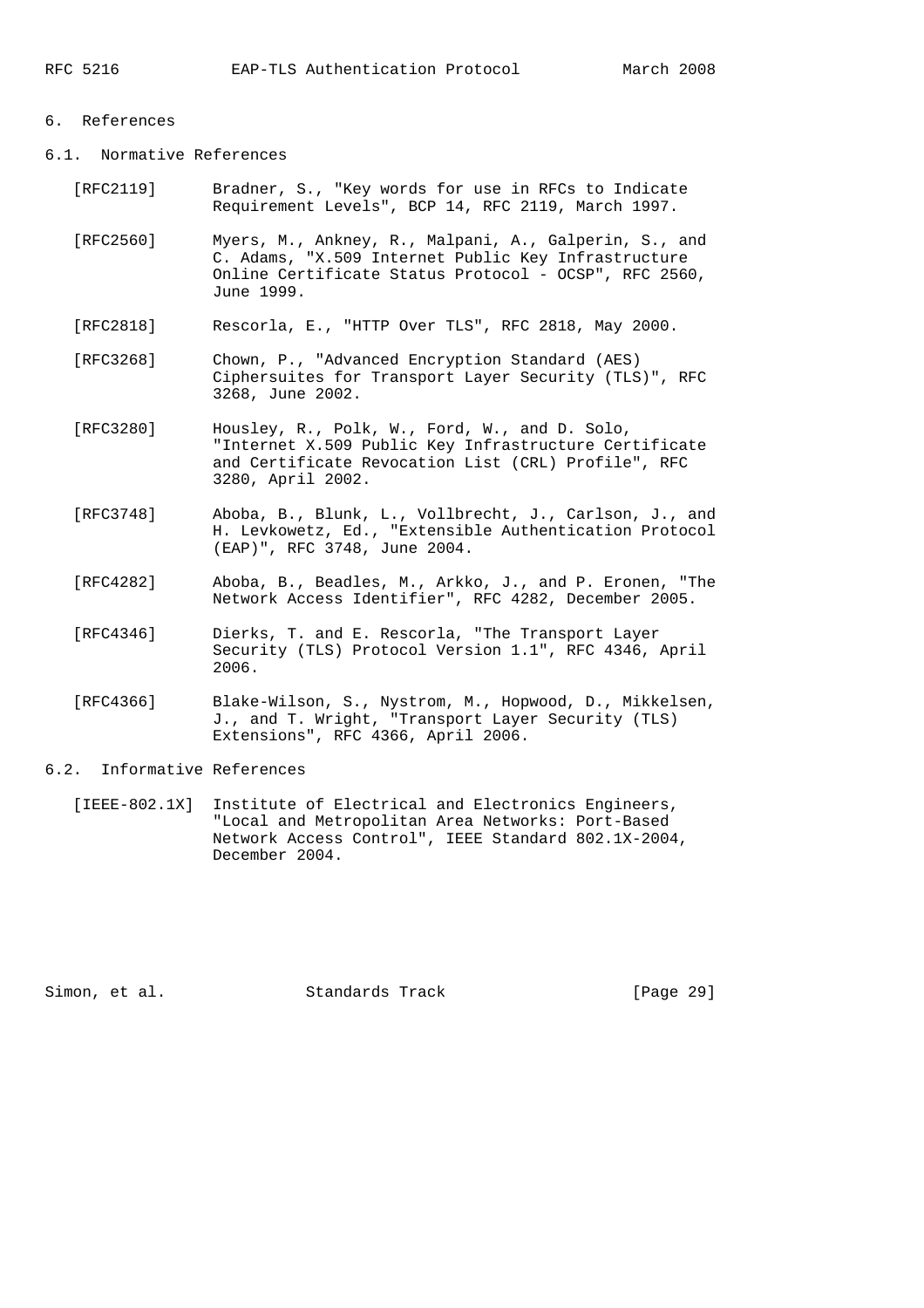- [IEEE-802.11] Information technology Telecommunications and information exchange between systems - Local and metropolitan area networks - Specific Requirements Part 11: Wireless LAN Medium Access Control (MAC) and Physical Layer (PHY) Specifications, IEEE Std. 802.11-2007, 2007.
- [IEEE-802.16e] Institute of Electrical and Electronics Engineers, "IEEE Standard for Local and Metropolitan Area Networks: Part 16: Air Interface for Fixed and Mobile Broadband Wireless Access Systems: Amendment for Physical and Medium Access Control Layers for Combined Fixed and Mobile Operations in Licensed Bands", IEEE 802.16e, August 2005.
- [He] He, C., Sundararajan, M., Datta, A., Derek, A. and J. Mitchell, "A Modular Correctness Proof of IEEE 802.11i and TLS", CCS '05, November 7-11, 2005, Alexandria, Virginia, USA
- [KEYFRAME] Aboba, B., Simon, D. and P. Eronen, "Extensible Authentication Protocol (EAP) Key Management Framework", Work in Progress, November 2007.
- [RFC1661] Simpson, W., Ed., "The Point-to-Point Protocol (PPP)", STD 51, RFC 1661, July 1994.
- [RFC2548] Zorn, G., "Microsoft Vendor-specific RADIUS Attributes", RFC 2548, March 1999.
- [RFC2637] Hamzeh, K., Pall, G., Verthein, W., Taarud, J., Little, W., and G. Zorn, "Point-to-Point Tunneling Protocol (PPTP)", RFC 2637, July 1999.
- [RFC2661] Townsley, W., Valencia, A., Rubens, A., Pall, G., Zorn, G., and B. Palter, "Layer Two Tunneling Protocol "L2TP"", RFC 2661, August 1999.
- [RFC2716] Aboba, B. and D. Simon, "PPP EAP TLS Authentication Protocol", RFC 2716, October 1999.
- [RFC3766] Orman, H. and P. Hoffman, "Determining Strengths For Public Keys Used For Exchanging Symmetric Keys", BCP 86, RFC 3766, April 2004.
- [RFC4017] Stanley, D., Walker, J., and B. Aboba, "Extensible Authentication Protocol (EAP) Method Requirements for Wireless LANs", RFC 4017, March 2005.

Simon, et al. Standards Track [Page 30]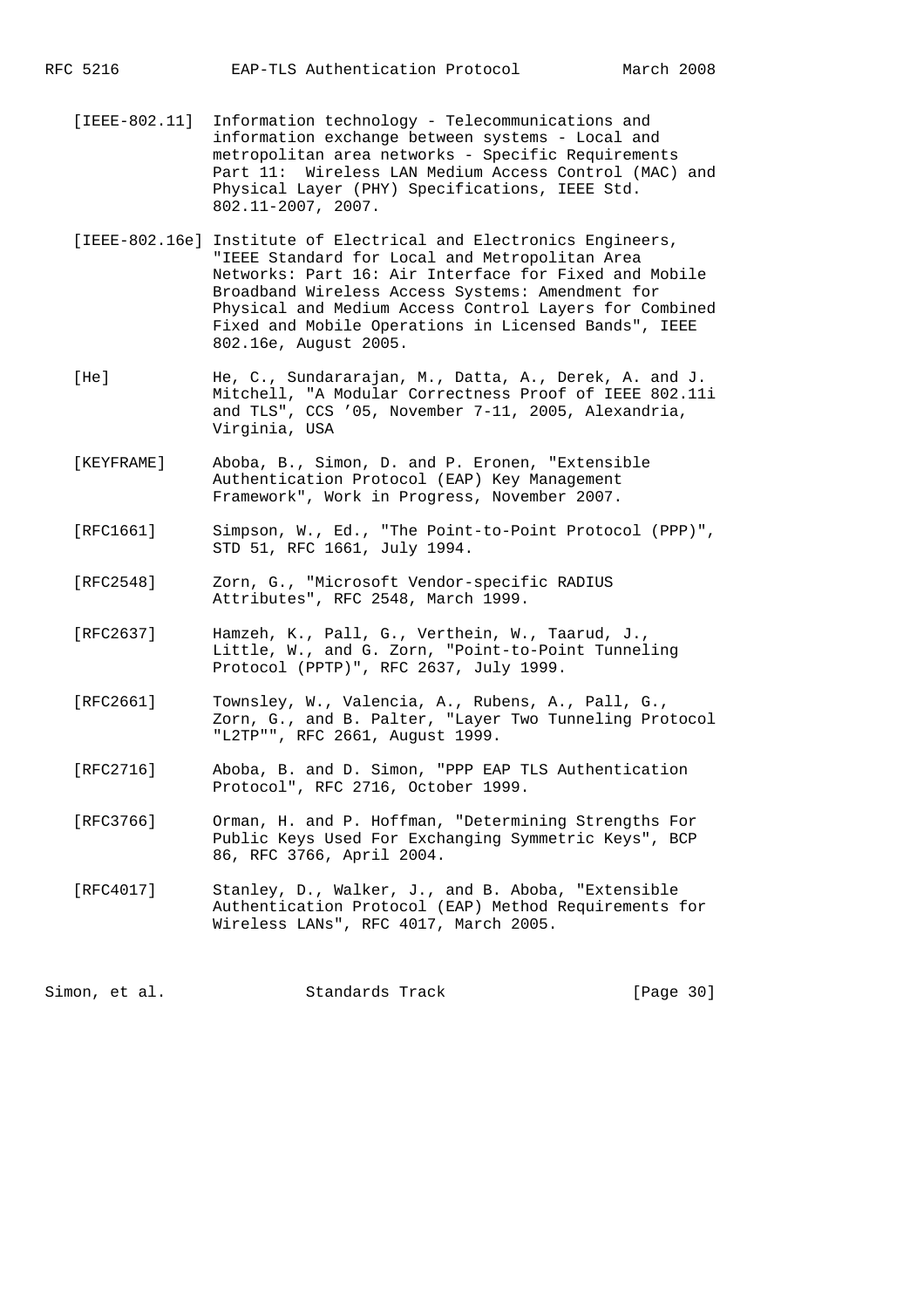RFC 5216 EAP-TLS Authentication Protocol March 2008

- [RFC4284] Adrangi, F., Lortz, V., Bari, F., and P. Eronen, "Identity Selection Hints for the Extensible Authentication Protocol (EAP)", RFC 4284, January 2006.
- [SP800-57] National Institute of Standards and Technology, "Recommendation for Key Management", Special Publication 800-57, May 2006.
- [RFC4346bis] Dierks, T. and E. Rescorla, "The TLS Protocol Version 1.2", Work in Progress, February 2008.
- [UNAUTH] Schulzrinne. H., McCann, S., Bajko, G. and H. Tschofenig, "Extensions to the Emergency Services Architecture for dealing with Unauthenticated and Unauthorized Devices", Work in Progress, November 2007.

## Acknowledgments

 Thanks to Terence Spies, Mudit Goel, Anthony Leibovitz, and Narendra Gidwani of Microsoft, Glen Zorn of NetCube, Joe Salowey of Cisco, and Pasi Eronen of Nokia for useful discussions of this problem space.

Simon, et al. Standards Track [Page 31]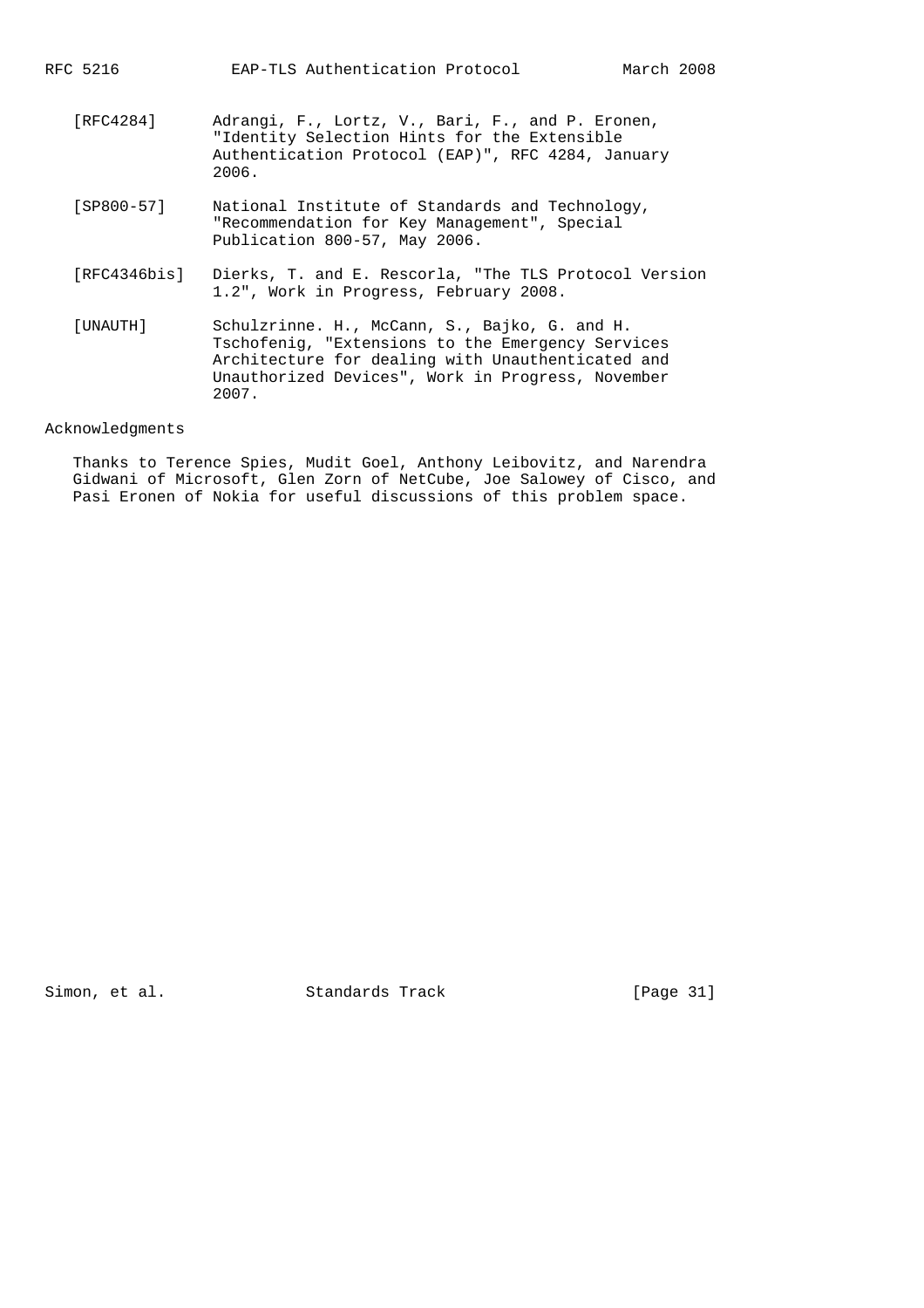Appendix A -- Changes from RFC 2716

 This appendix lists the major changes between [RFC2716] and this document. Minor changes, including style, grammar, spelling, and editorial changes, are not mentioned here.

- o As EAP is now in use with a variety of lower layers, not just PPP for which it was first designed, mention of PPP is restricted to situations relating to PPP-specific behavior and reference is made to other lower layers such as IEEE 802.11, IEEE 802.16, etc.
- The document now cites TLS v1.1 as a normative reference (Sections 1 and 6.1).
- o The terminology section has been updated to reflect definitions from [RFC3748] (Section 1.2), and the EAP Key Management Framework [KEYFRAME] (Section 1.2).
- o Use for peer unauthenticated access is clarified (Section 2.1.1).
- o Privacy is supported as an optional feature (Section 2.1.4).
- o It is no longer recommended that the identity presented in the EAP-Response/Identity be compared to the identity provided in the peer certificate (Section 2.2).
- o The EAP-TLS key hierarchy is defined, using terminology from [RFC3748]. This includes formulas for the computation of TEKs as well as the MSK, EMSK, IV, and Session-Id (Section 2.3).
- o Mandatory and recommended TLS ciphersuites are provided. The use of TLS ciphersuite negotiation for determining the lower layer ciphersuite is prohibited (Section 2.4).
- o The Start bit is not set within an EAP-Response packet (Section 3.2).
- o A section on security claims has been added and advice on key strength is provided (Section 5.1).
- o The Peer-Id and Server-Id are defined (Section 5.2), and requirements for certificate validation (Section 5.3) and revocation (Section 5.4) are provided.
- o Packet modification attacks are described (Section 5.5).

Simon, et al. Standards Track [Page 32]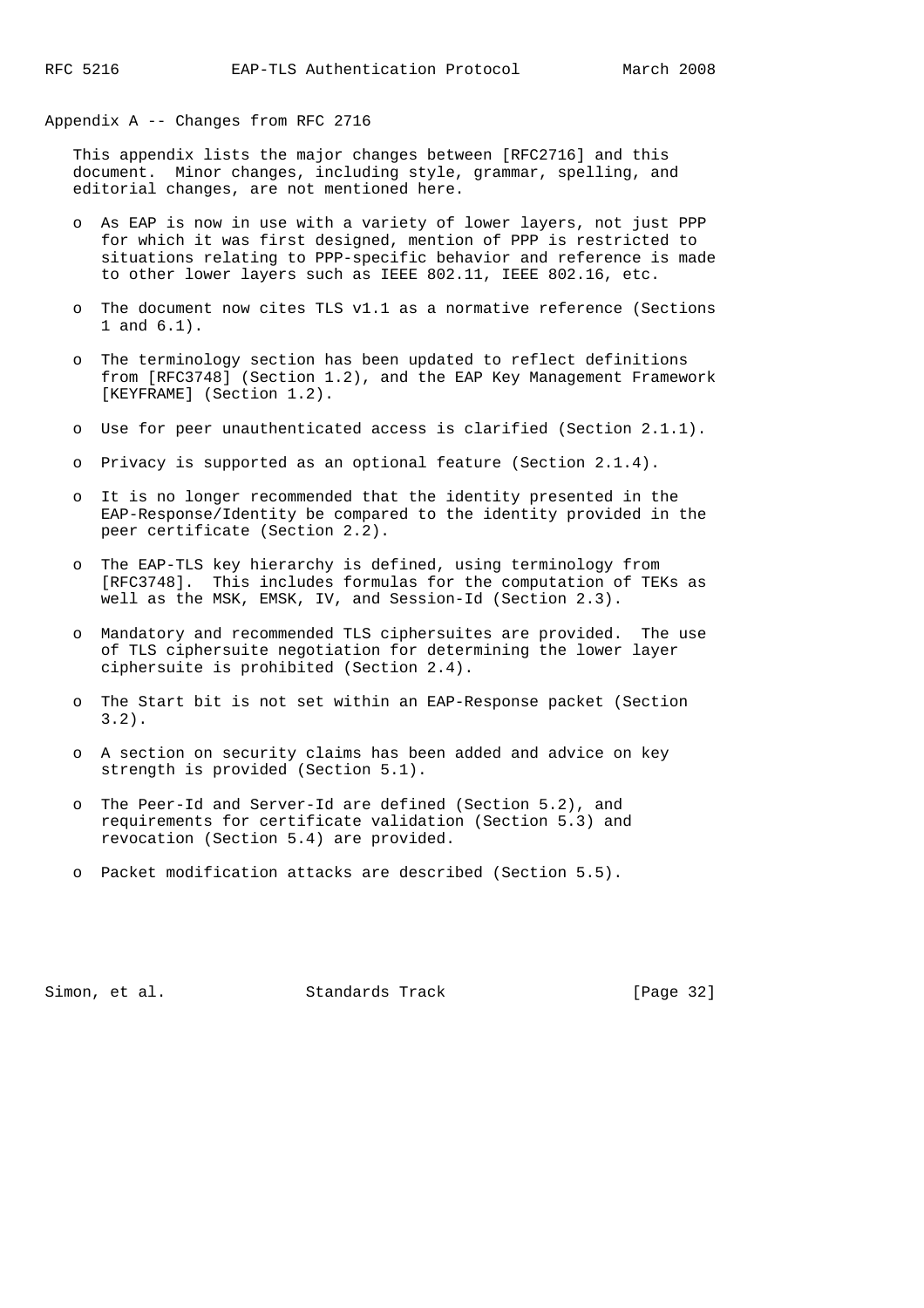o The examples have been updated to reflect typical messages sent in the described scenarios. For example, where mutual authentication is performed, the EAP-TLS server is shown to request a client certificate and the peer is shown to provide a certificate\_verify message. A privacy example is provided, and two faulty examples of session resume failure were removed.

Authors' Addresses

 Dan Simon Microsoft Corporation One Microsoft Way Redmond, WA 98052-6399

 Phone: +1 425 882 8080 Fax: +1 425 936 7329 EMail: dansimon@microsoft.com

 Bernard Aboba Microsoft Corporation One Microsoft Way Redmond, WA 98052-6399

 Phone: +1 425 706 6605 Fax: +1 425 936 7329 EMail: bernarda@microsoft.com

 Ryan Hurst Microsoft Corporation One Microsoft Way Redmond, WA 98052-6399

 Phone: +1 425 882 8080 Fax: +1 425 936 7329 EMail: rmh@microsoft.com

Simon, et al. Standards Track [Page 33]